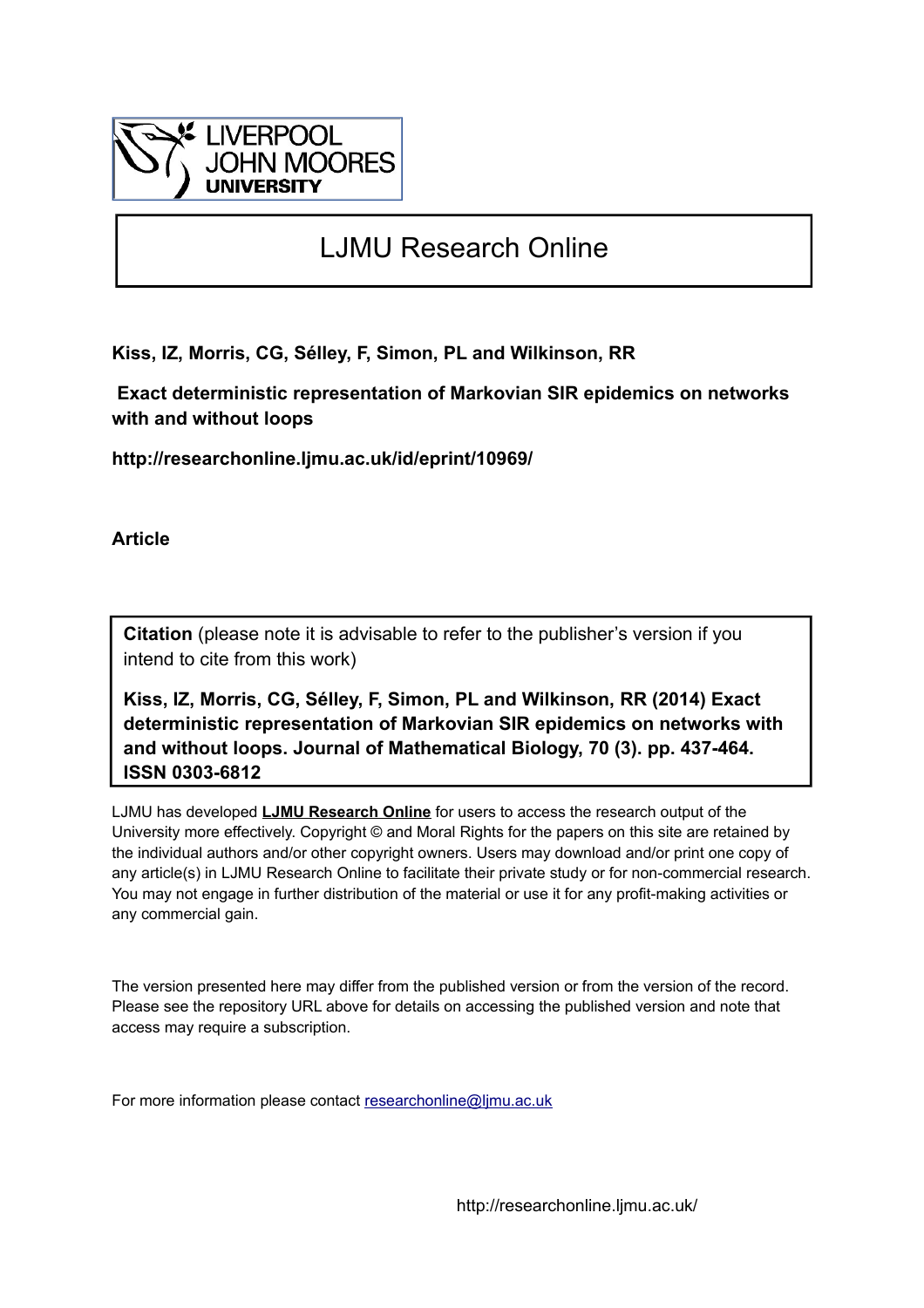# Exact deterministic representation of Markovian SIR epidemics on networks with and without loops

Istvan Z. Kiss<sup>1,\*</sup>, Charles G. Morris<sup>1</sup>, Fanni Sélley<sup>2</sup>, Péter L. Simon<sup>2</sup> & Robert R. Wilkinson<sup>3</sup>

October 1, 2018

<sup>1</sup> School of Mathematical and Physical Sciences, Department of Mathematics, University of Sussex, Falmer, Brighton BN1 9QH, UK

<sup>2</sup> Institute of Mathematics, Eötvös Loránd University Budapest, and Numerical Analysis and Large Networks Research Group, Hungarian Academy of Sciences, Hungary

<sup>3</sup> Department of Mathematical Sciences, The University of Liverpool, Peach Street, Liverpool L69 7ZL, UK

∗ corresponding author email: i.z.kiss@sussex.ac.uk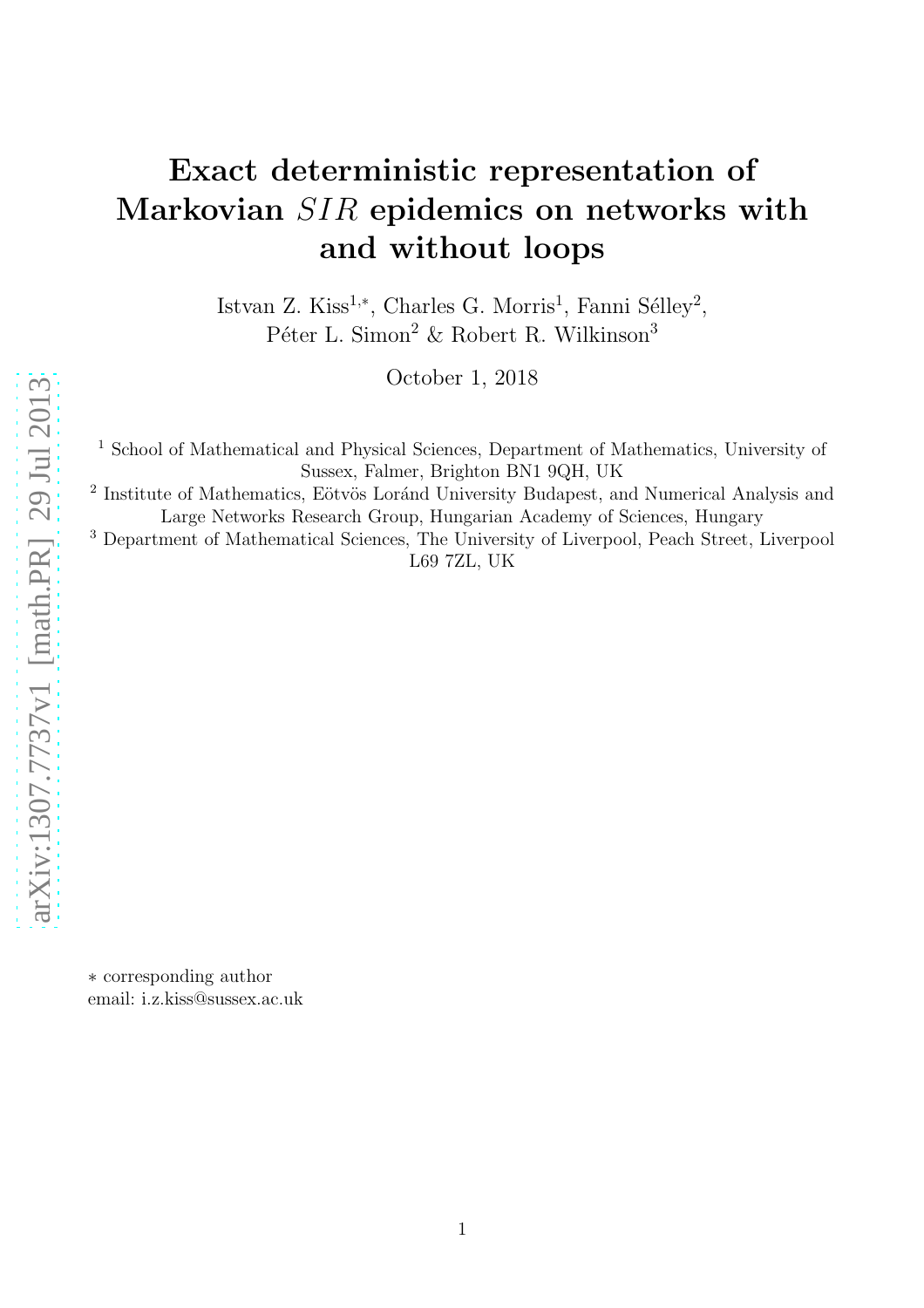#### Abstract

In a previous paper Sharkey et al. [\[13\]](#page-26-0) proved the exactness of closures at the level of triples for Markovian SIR (susceptible-infected-removed) dynamics on tree-like networks. This resulted in a deterministic representation of the epidemic dynamics on the network that can be numerically evaluated. In this paper, we extend this modelling framework to certain classes of networks exhibiting loops. We show that closures where the loops are kept intact are exact, and lead to a simplified and numerically solvable system of ODEs (ordinary-differential-equations). The findings of the paper lead us to a generalisation of closures that are based on partitioning the network around nodes that are cut-vertices (i.e. the removal of such a node leads to the network breaking down into at least two disjointed components or subnetworks). Exploiting this structural property of the network yields some natural closures, where the evolution of a particular state can typically be exactly given in terms of the corresponding or projected sates on the subnetworks and the cut-vertex. A byproduct of this analysis is an alternative probabilistic proof of the exactness of the closures for tree-like networks presented in Sharkey et al. [\[13\]](#page-26-0). In this paper we also elaborate on how the main result can be applied to more realistic networks, for which we write down the ODEs explicitly and compare output from these to results from simulation. Furthermore, we give a general, recipe-like method of how to apply the reduction by closures technique for arbitrary networks, and give an upper bound on the maximum number of equations needed for an exact representation.

Keywords: master equation, network, closure, loop, cut-vertex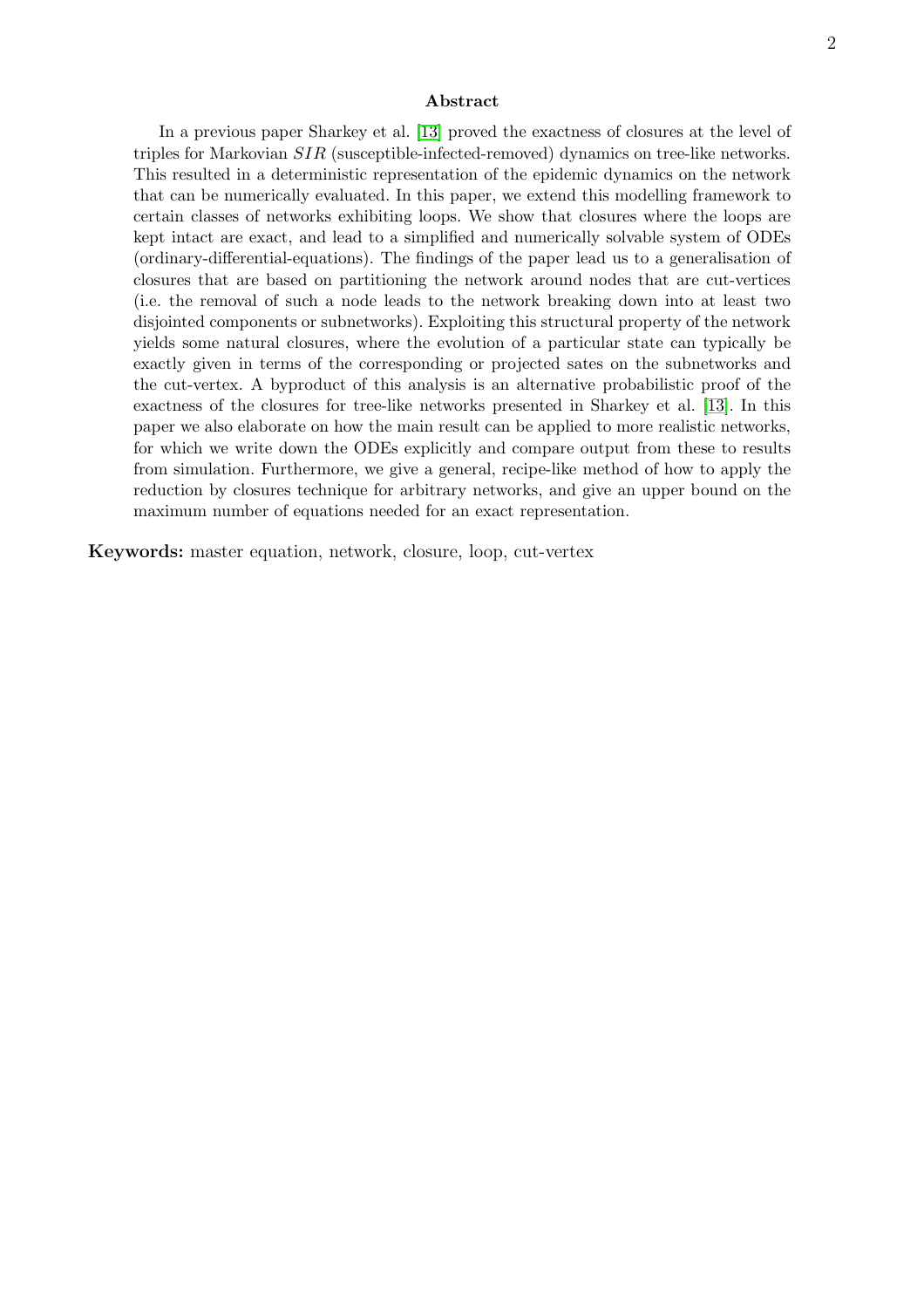## 1 Introduction

Despite tremendous progress over the past decade or so, modelling transmission processes on networks still poses many challenges. A significant number of such models are concerned with modelling epidemics on networks, in particular  $SIR$  dynamics which makes the treatment of some models easier due to the linear transmission process, as opposed to *SIS* dynamics where nodes can become reinfected multiple times. There is a wealth of modelling approaches to this problem [\[2,](#page-26-1) [6,](#page-26-2) [7,](#page-26-3) [17\]](#page-26-4) that differ in the choice of variables at which models are formulated, and whether averages are taken at the population level, or a probabilistic view is kept whereby either the full state space is considered [\[15\]](#page-26-5), or where, modelling starts at node level [\[11,](#page-26-6) [12,](#page-26-7) [13\]](#page-26-0).

A major further challenge is posed by extending existing results for loopless networks to networks with loops or clustered networks, where clustering and the presence of loops is closely related (i.e. the presence of many closed loops of size three leads to high levels of clustering). The specific issues cluster around the generation of synthetic networks with tuneable clustering [\[5,](#page-26-8) [9,](#page-26-9) [18\]](#page-26-10), as well as the development of low-dimensional approximate or exact models with the aim to match output directly from the stochastic process. Some progress in both areas has been made, with final epidemic size calculations (non-time-dependent measures) giving excellent agreement for specific clustered networks [\[1,](#page-26-11) [4,](#page-26-12) [10\]](#page-26-13). There are also examples for good time-evolution models [\[6,](#page-26-2) [19\]](#page-27-0), but many important and difficult questions remain.

Using the approach introduced in  $[11, 12, 13]$  $[11, 12, 13]$  $[11, 12, 13]$ , we present exact, deterministic representations of Markovian SIR epidemics on networks with and without loops and identify the link between the structural properties of the networks and the viability of closures that allow us to write down exact systems that can be numerically evaluated. Here, the equations start at the level of nodes and consider the exact probability of nodes being susceptible, infected or recovered at a given time, see [\[11,](#page-26-6) [12,](#page-26-7) [13\]](#page-26-0). In particular, we show the link between nodes that are cut-vertices and edges that are bridges (both defined later), and the feasibility of closures. Assuming a network with N nodes with the weighted connectivity and transmissibility rate matrix given by  $T = (T_{ij})_{i,j=1,2,...,N}$ , where  $T_{ii} = 0 \forall i = 1,2,...,N$ , the evolution equations for singles and pairs are given by,

<span id="page-3-0"></span>
$$
\langle \dot{S}_i \rangle = -\sum_{j=1}^N T_{ij} \langle S_i I_j \rangle,
$$
  
\n
$$
\langle \dot{I}_i \rangle = \sum_{j=1}^N T_{ij} \langle S_i I_j \rangle - \gamma_i \langle I_i \rangle,
$$
  
\n
$$
\langle \dot{S}_i \dot{I}_j \rangle = \sum_{k=1, k \neq i}^N T_{jk} \langle S_i S_j I_k \rangle - \sum_{k=1, k \neq j}^N T_{ik} \langle I_k S_i I_j \rangle
$$
  
\n
$$
\langle S_i S_j \rangle = -\sum_{k=1, k \neq j}^N T_{ik} \langle I_k S_i S_j \rangle - \sum_{k=1, k \neq i}^N T_{jk} \langle S_i S_j I_k \rangle,
$$
  
\n(1)

where  $\langle A_i \rangle$  denotes the time-dependent probability for individual i being in state A, and expressions of the form  $\langle A_i B_j \rangle$  denote the time-dependent probability that individuals i and j are in states  $A$  and  $B$ , respectively. We assume that all processes, i.e. infection and recovery, are independent Poisson processes, with per-link infection rate denoted by  $\tau$  and absorbed in T and rates of recovery  $\gamma_i$   $(j = 1, 2, ..., N)$ . While this is a general model formulation from the network view point, in this paper all numerical simulations are carried out using undirected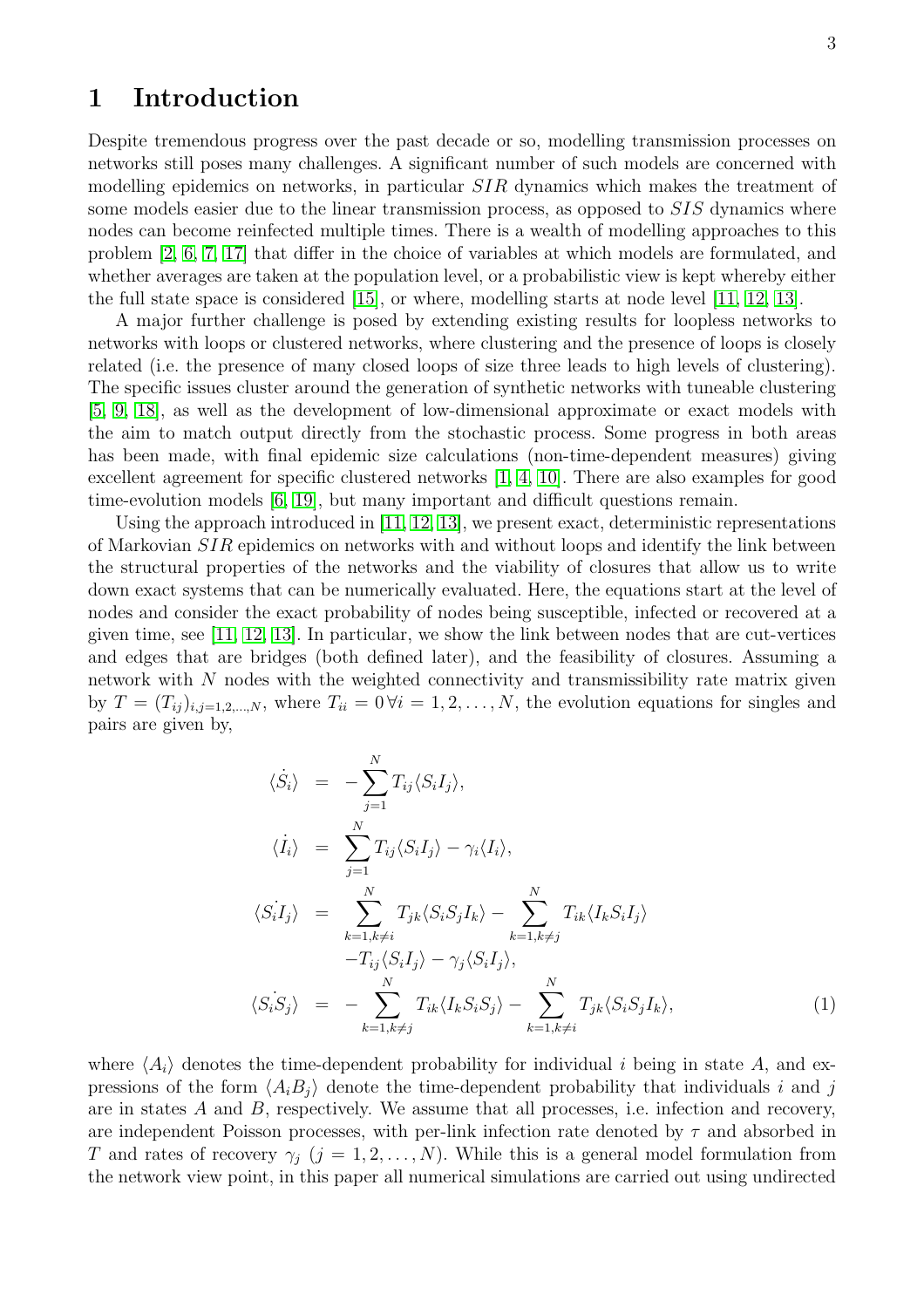and unweighted networks with the per-contact transmission rate specified explicitly, and with the same recovery rate for all nodes.

The system above is not closed as equations for the triples are needed. In Sharkey et al. [\[13\]](#page-26-0), the authors have proved that for tree-like networks and for some special cases of non-tree-like networks the following closures hold and are exact

<span id="page-4-0"></span>
$$
\langle S_j \rangle \langle S_i S_j I_k \rangle = \langle S_i S_j \rangle \langle S_j I_k \rangle, \tag{2}
$$

for all  $i, j, k \in \{1, 2, ..., N\}$ , and for all j with links towards i and all k with links towards j and  $i \neq k$  (i.e.  $T_{ij} \neq 0$  and  $T_{jk} \neq 0$ ), and

<span id="page-4-1"></span>
$$
\langle S_i \rangle \langle I_k S_i I_j \rangle = \langle I_k S_i \rangle \langle S_i I_j \rangle, \tag{3}
$$

for all  $i, j, k \in \{1, 2, ..., N\}$  and for all k and j with links towards i (i.e.  $T_{ik} \neq 0$  and  $T_{ij} \neq 0$ ), and  $j \neq k$ . Closures are exact in the sense that the closed system given below,

$$
\langle \dot{X}_i \rangle = -\sum_{j=1}^N T_{ij} \langle X_i Y_j \rangle,
$$
  
\n
$$
\langle \dot{Y}_i \rangle = \sum_{j=1}^N T_{ij} \langle X_i Y_j \rangle - \gamma_i \langle Y_i \rangle,
$$
  
\n
$$
\langle X_i Y_j \rangle = \sum_{k=1, k \neq i}^N T_{jk} \frac{\langle X_i X_j \rangle \langle X_j Y_k \rangle}{\langle X_j \rangle} - \sum_{k=1, k \neq j}^N T_{ik} \frac{\langle X_i Y_k \rangle \langle X_i Y_j \rangle}{\langle X_i \rangle} - T_{ij} \langle X_i Y_j \rangle - \gamma_j \langle X_i Y_j \rangle,
$$
  
\n
$$
\langle X_i X_j \rangle = -\sum_{k=1, k \neq j}^N T_{ik} \frac{\langle Y_k X_i \rangle \langle X_i X_j \rangle}{\langle X_i \rangle} - \sum_{k=1, k \neq i}^N T_{jk} \frac{\langle X_i X_j \rangle \langle X_j Y_k \rangle}{\langle X_j \rangle}, \tag{4}
$$

is such that when  $\langle X_i \rangle = \langle S_i \rangle$ ,  $\langle Y_i \rangle = \langle I_i \rangle$  hold at  $t = 0$ , then these will hold for  $\forall t > 0$ . Similar equalities hold for the pairs. To emphasise that this second system is an 'approximation', we use X for susceptible and Y for infected. The main result of the original paper [\[13\]](#page-26-0), on which we now build, is the proof that for a tree-like network, the closure is exact in the sense that solving the closed system we get the same values for the probabilities.

Regarding the original exact equations  $(E_q, (1))$  $(E_q, (1))$  $(E_q, (1))$  we make the following remarks:

#### Remark 1.

- 1. The equations emerge naturally starting from nodes and building up to higher moments. The equations do not cover every possible configuration of states across connected subnetworks. For example, the exact equations do not require knowledge of pairs such as  $\langle I_iI_i\rangle$ as these are not required by the system dynamics.
- 2. All the triples that appear are such that the middle node is susceptible. In a tree-like network this effectively means that the nodes to the 'left' and to the 'right' of the middle node have not yet communicated since the only way is through the middle susceptible node, and thus, technically their states are independent.
- 3. The closures will require extra variables that have previously not been needed, for example, evolution equations for (SS) pairs (e.g.  $\langle S_iS_j \rangle$ ) are needed. This is required by the closure of an  $(SSI)$  triple (e.g.  $\langle S_iS_jI_k\rangle$ ).
- 4. Additional closures above and beyond what the equations require and emerge naturally may not hold, but this is not relevant as these are not needed to derive a closed, exact system with fewer equations.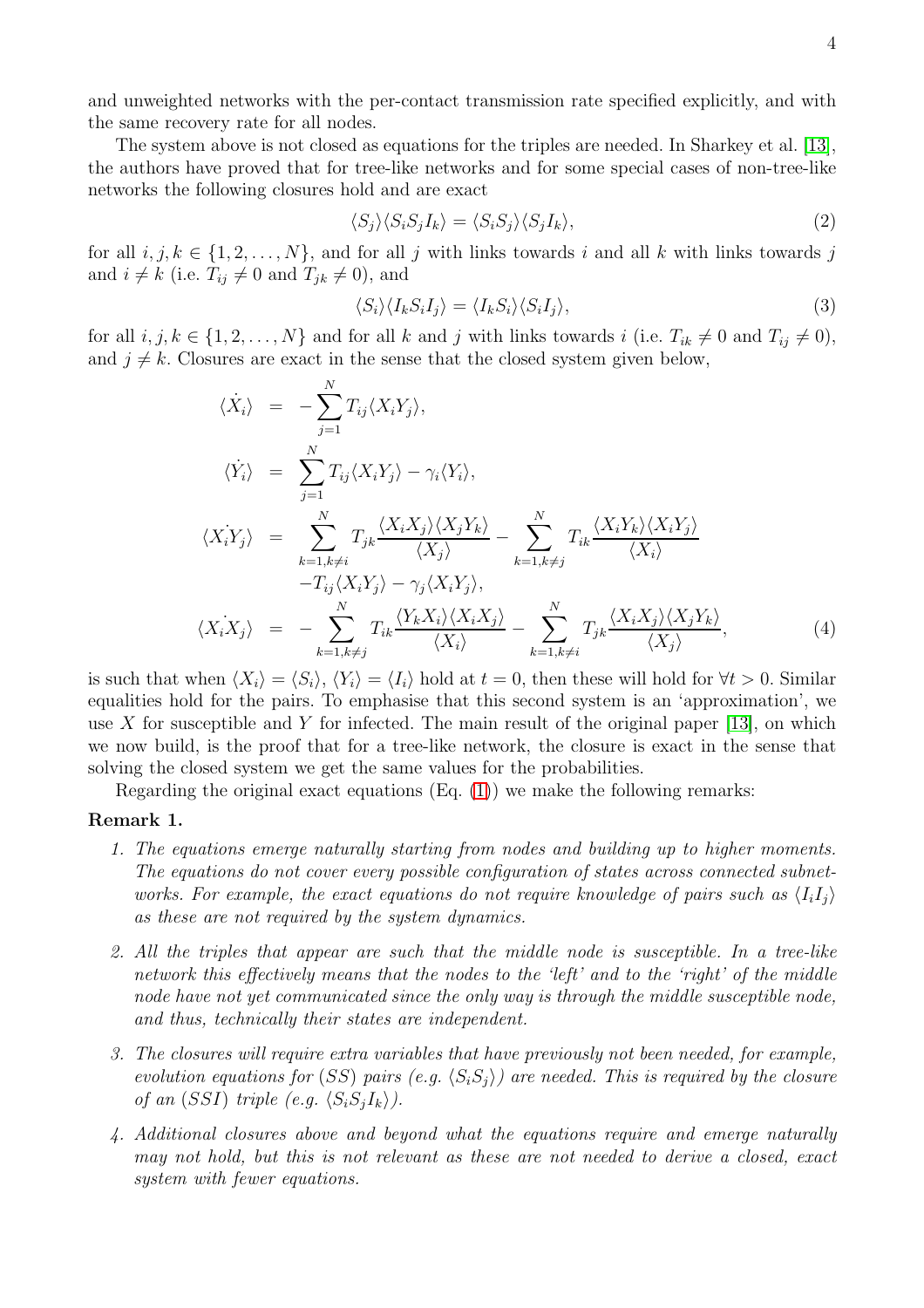

<span id="page-5-0"></span>Figure 1: Open triangle or line network of three nodes (a), closed triangle loop (b), lollipop (c), toast (d), bow tie (e), bow tie with a bridge (f), and star-triangle (i.e. a star of triangles) (g) network with  $M$  triangles.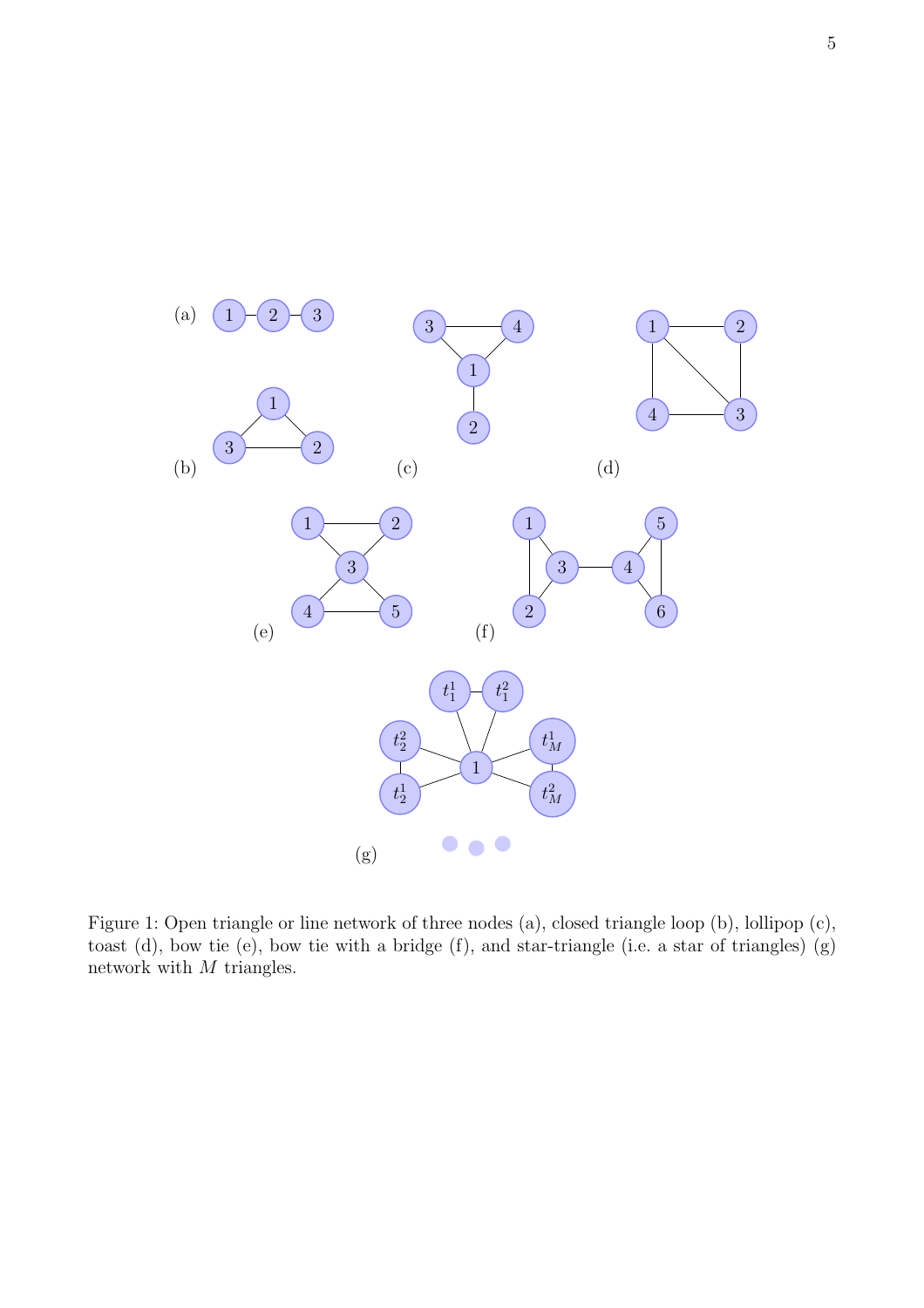

<span id="page-6-0"></span>Figure 2: Testing of two closures on the fully connected triangle with 3 nodes (see Fig. [1b](#page-5-0)),  $\langle \langle S_1 S_2 I_3 \rangle = \frac{\langle S_1 S_2 \rangle \langle S_2 I_3 \rangle}{\langle S_2 \rangle}$  $\frac{\langle I_2 \rangle \langle S_2 I_3 \rangle}{\langle S_2 \rangle}$  and  $\langle I_1 S_2 I_3 \rangle = \frac{\langle I_1 S_2 \rangle \langle S_2 I_3 \rangle}{\langle S_2 \rangle}$  $\frac{2(35243)}{(52)}$ , by plotting the left and right hand sides of the closures from the full system. Continuous lines represent the left hand sides, and dashed lines represent the right hand sides for the  $(SSI)$  and  $(ISI)$  triples. Results from the average of  $10<sup>5</sup>$ Gillespie-type simulations are plotted by ( $\star$ ) and ( $\circ$ ). System started such that  $\langle S_1S_2I_3\rangle(0) = 1$ , and hence,  $\langle I_1S_2I_3\rangle(0) = 0$ . Parameter values for all cases are  $\tau = 7/4$  and  $\gamma = 1$ .

## 2 Background and examples

An SIR epidemic on an arbitrary directed and weighted network can be represented as a set of equations starting at the level of individuals and by building up to and accounting for the dependencies of these on pairs, and of the pairs on triples, and so on, until full system size is reached. At this point the system of equations will become well-defined and self-consistent. The aim in this type of modelling approach is to find closures, where higher order moments can be approximated or specified exactly in terms of combinations of lower order moments. It is now well-known and accepted that this is feasible for tree-like networks and for networks with loops, but starting from some very specific initial conditions or particular example networks [\[7,](#page-26-3) [13\]](#page-26-0). Here, we will show a more general approach to extend the ideas of closures to networks with loops/cycles and we will also consider specific fully worked-out examples, as well as how this approach could be generalised to and its feasibility for a larger class of networks.

#### Testing closures: examples where closures do and do not work

Before we generalise the ideas of closures to networks with loops, let us consider the special cases of small networks with and without loops, namely the open and closed triple, lollipop, and toast networks presented in Fig. [1.](#page-5-0) For such small networks, the full system of equations can be written down and closures can be tested. The case of an open triple, or a line network of three nodes, is discussed explicitly in [\[13\]](#page-26-0), where an analytical proof for the exactness of the closure is presented with calculations relying explicitly on the full-system of equations. The simplest and most obvious network with loops (or a loop) is the closed triangle, see Fig. [1b](#page-5-0). In Appendix [6,](#page-19-0) we list the full system of differential equations, and we use this to show that triple closures, such as those presented in Eqs. [\(2-](#page-4-0) [3\)](#page-4-1), do not hold for closed loops. In Fig. [2](#page-6-0) we show that the  $(SSI)$ - and  $(ISI)$ -type triples cannot be closed exactly. This is based on numerically evaluating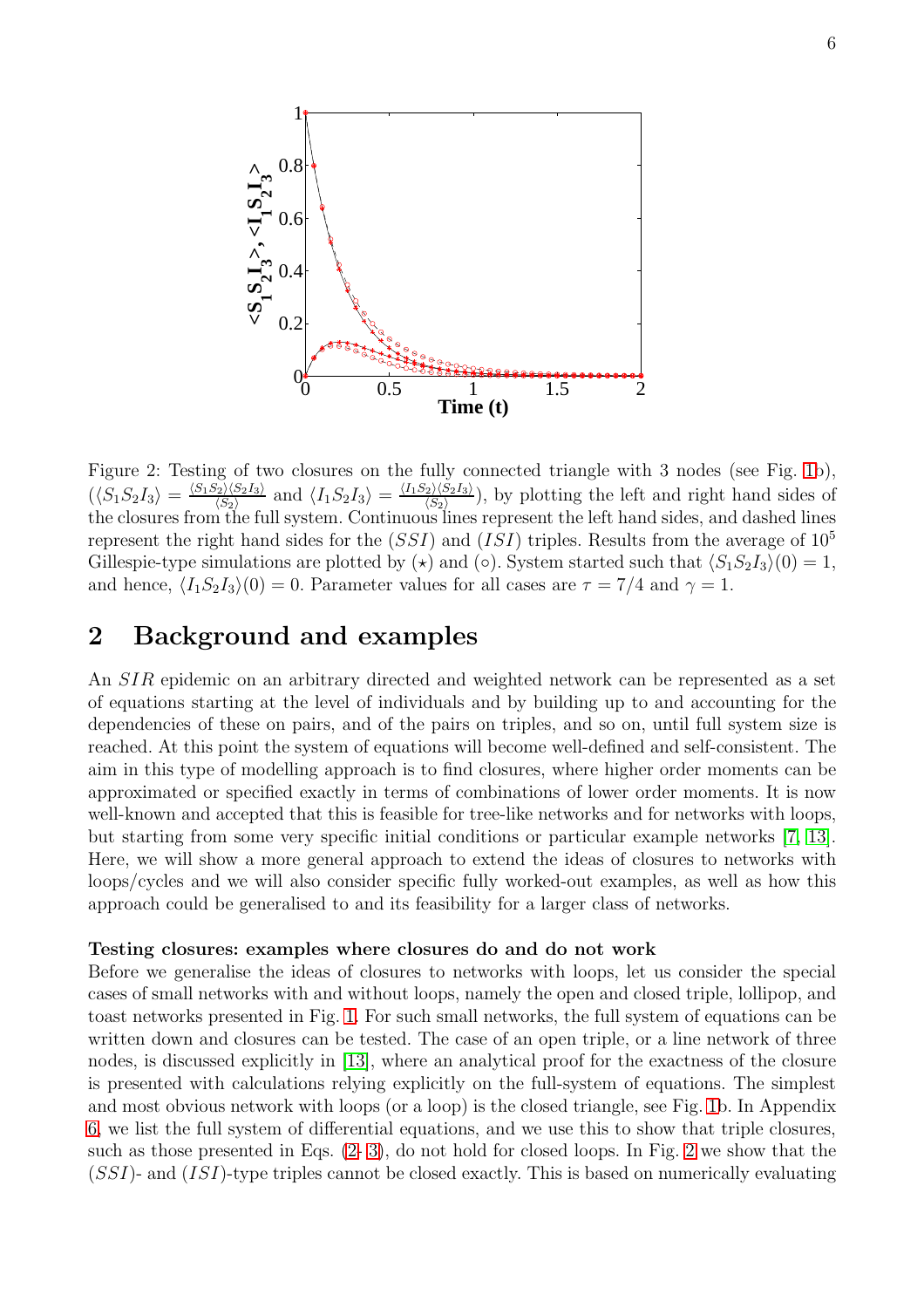the full system, and thus, being able to compare the closure via the exact time evolution of the closures' constituent parts. This simple analysis suggests that loops cannot be closed, and it is likely that, for exact closures loops need to be kept intact.

Keeping the loops intact is a feasible approach and we illustrate this for the lollipop network (Fig. [1c](#page-5-0)). We start by generating and writing down the full set of equations for the lollipop network, see Appendix [7.](#page-20-0) These include two sets of equations. First, the naturally emerging set of equations which can be broken down into those that can, Eqs. [\(29](#page-20-1)[-50\)](#page-20-2), and cannot be closed, Eqs. [\(51-](#page-20-3)[63\)](#page-21-0). These together give rise to the natural full system (NFS). Second, the non-closable equations together with the extra variables required by the closures give rise to a reduced system (RS), see Eqs. [\(29](#page-20-1)[-50\)](#page-20-2) plus Eqs. [\(77-](#page-21-1)[80\)](#page-21-2). Figure [3](#page-8-0) gives clear numerical evidence that closures at the full system level that keep the closed triangle complete are exact (see the left panel of Fig. [3\)](#page-8-0). Moreover, in the same figure (see right panel), we compare the prevalence resulting from the NFS and the RS, and this clearly illustrates that the proposed closures are likely to be exact. By looking at the full set of equations for the lollipop network one can notice that node 1 always appears as a susceptible node whenever appearing in a triple or quadruple which is a candidate for closure. This is an important structural property of the node within the network that will be elaborated later on. We also note that two main types of closures emerge: (a) closures at the level of triples which are not part of the closed triangle and (b) closures at the level of the full system in a way in which the quad is broken down into the fully connected triangle and the tail-edge of the lollipop.

Moving towards networks with more or multiple loops we consider the toast network (see Fig. [1d](#page-5-0)), with full equations for this given in Appendix [8.](#page-22-0) In Fig. [4,](#page-9-0) we give examples based on the full system and simulation. The left panel of the figure clearly shows that the proposed closure does not hold. For the toast network the problem of the closure is more complex as it is possible to write down closures that hold, see the right panel of Fig. [4.](#page-9-0) However, the reduction in the number of equations due to these closures is not significant. Hence, again it is clear that the equations cannot be closed, the loops and the whole network need to be kept intact.

Several tests can be performed to test the validity of the closures. First, the validity of the closures can be tested directly from the full system using the NFS. Second, the NFS and RS can be compared via the evolution of prevalence in time. We also note, that when the full system is available it is possible to give an analytic proof that closures hold. This involves rearranging the closure relation as a difference, for example as  $\alpha(t) = \langle \cdot \rangle \langle \cdot \rangle - \langle \cdot \rangle \langle \cdot \rangle$ . This is then followed by showing that  $\dot{\alpha}(t) = 0 \forall t \geq 0$ , which coupled with the closure holding at time  $t = 0$  gives the desired result. The calculations will involve other closure-like or  $\alpha$ -like expressions, but it will be possible to show that all such closures are such that they satisfy a  $\dot{\alpha}(t) = -C\alpha(t)$  equation, where  $C > 0$ , see Sharkey et al. [\[13\]](#page-26-0). For larger systems (for example the bow tie in Fig. [1e](#page-5-0)), the terms entering the closures can be evaluated from direct stochastic simulations and compared as such, see simulation examples in Figs. [2](#page-6-0) and Fig. [4.](#page-9-0)

Obviously, the main role of closures is to reduce the number of equations and this can be successfully achieved for small or other networks with simple structure, such as the line and star networks. The reduction in equation numbers is illustrated in Table [1.](#page-9-1) This is by no means and exhaustive list, but simply highlights the potential benefits of good closures. While the more theoretical approach of using full system equations provides a platform to test the validity of our intuition, it is not practical for networks of realistic size. Clearly, this avenue is only useful for simple, toy examples. However, numerical simulation provides an alternative, and for the case of larger networks we can test potential closures without the need of writing down a large set of self-consistent equations. For example, based on the intuition gained so far, we test the validity of some plausible closures on the bow tie network (see Fig. [1e](#page-5-0)). Namely we consider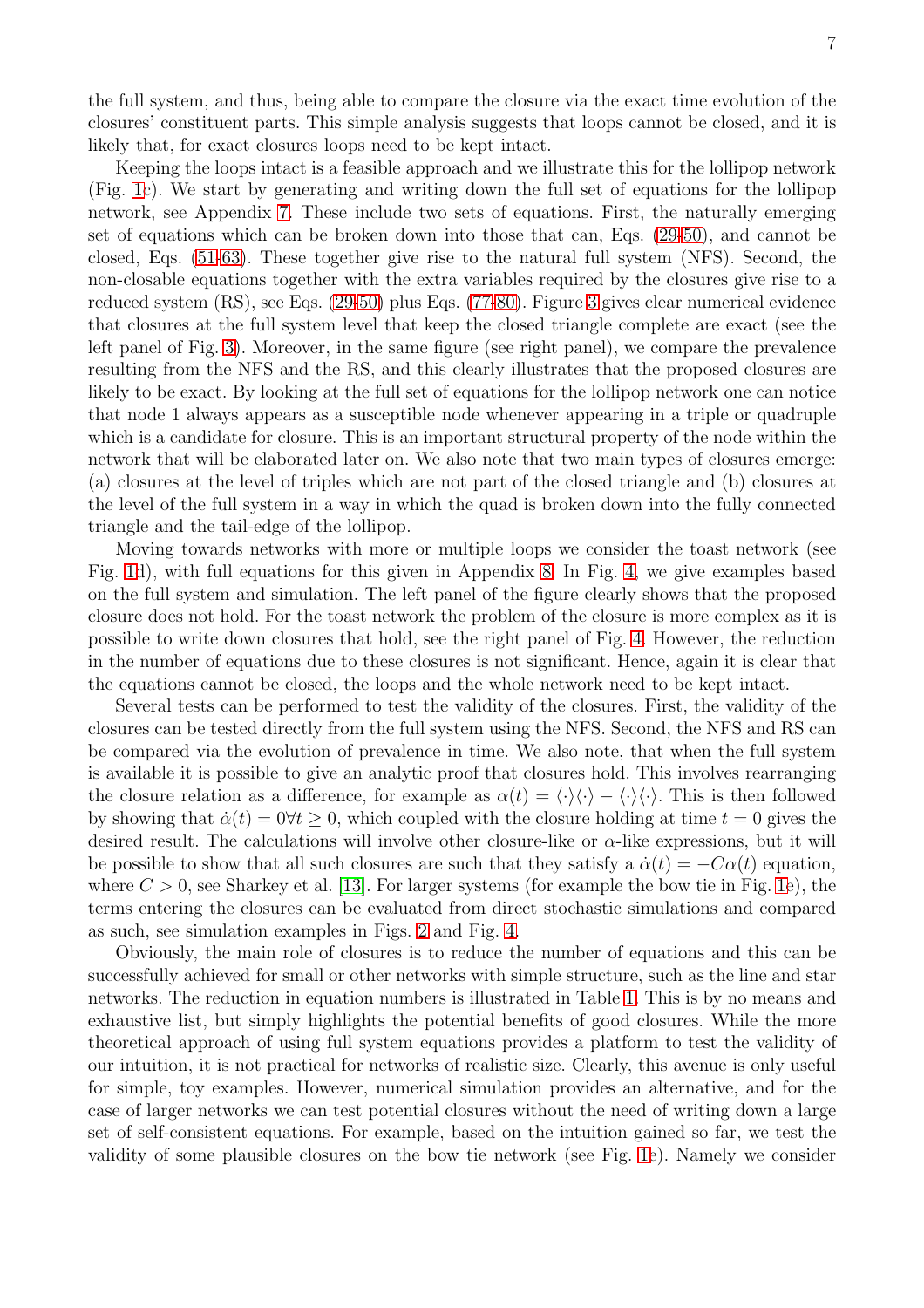

<span id="page-8-0"></span>Figure 3: Left panel: Testing of two closures for the lollipop network (see Fig. [1c](#page-5-0)),  $\langle S_1S_2I_3S_4 \rangle =$  $\langle S_1S_2\rangle \langle S_1I_3S_4\rangle$  $\frac{\langle S_1 I_3 S_4 \rangle}{\langle S_1 \rangle}$  and  $\langle S_1 S_2 I_3 \rangle = \frac{\langle S_1 S_2 \rangle \langle S_1 I_3 \rangle}{\langle S_1 \rangle}$  $\frac{\binom{2}{3}\binom{S_1}{3}}{\binom{S_1}{S_1}}$ , by plotting the left and right hand sides of the closures from the full system. Continuous and dashed lines represent the left hand sides of the quadruple and triangle, and  $(\star)$  and  $(\circ)$  represent the right hand sides for the corresponding closures. System started such that  $\langle S_1S_2I_3S_4\rangle(0) = 1$ . Right panel: The expected prevalence over time for the lollipop network. Starting from three different initial conditions: (a)  $\langle S_1I_2I_3I_4\rangle(0) = 1$ , (b)  $\langle S_1S_2I_3I_4\rangle(0) = 1$  and (c)  $\langle S_1S_2I_3S_4\rangle(0) = 1$ . Parameter values for all cases are  $\tau = 7/4$ and  $\gamma = 1$ .

the following closures:

$$
\langle I_1 S_2 S_3 I_4 \rangle = \frac{\langle I_1 S_2 S_3 \rangle \langle S_3 I_4 \rangle}{\langle S_3 \rangle} \text{ and } \langle S_2 S_3 I_5 \rangle = \frac{\langle S_2 S_3 \rangle \langle S_3 I_5 \rangle}{\langle S_3 \rangle}.
$$
 (5)

Testing their validity is simply a matter of numerically evaluating the probability of parts of the network being in particular states at given times. This amounts to recording the presence or otherwise of given state configurations across a fixed set of nodes. Averaging over sufficient simulations, provides an excellent approximation of the desired probability of observing a given state configuration across a given part of the network. Figure [5](#page-10-0) shows clearly that the candidate closures are likely to be exact.

The simple analysis thus far, suggests that loops cannot be closed by breaking them down to their component parts. However, the alternative, where the loops are kept closed can be considered.

## 3 Main result for networks with loops

#### 3.1 Network structure driven closures

The analysis in this paper reveals an important relation between the structure of the network on which the epidemic is modelled and the type of closures that are feasible. Moreover, the structural properties discussed below will also serve as a good indicator of the feasibility of writing down exact equations for a given network. The two important structural properties are [\[3\]](#page-26-14):

**Definition 1.** Let  $G = \{V, E\}$  be a connected network. Let v be a vertex of  $G, v \in G(V)$ . A node v is called a **cut-vertex**, iff  $G \setminus \{v\}$  is disconnected.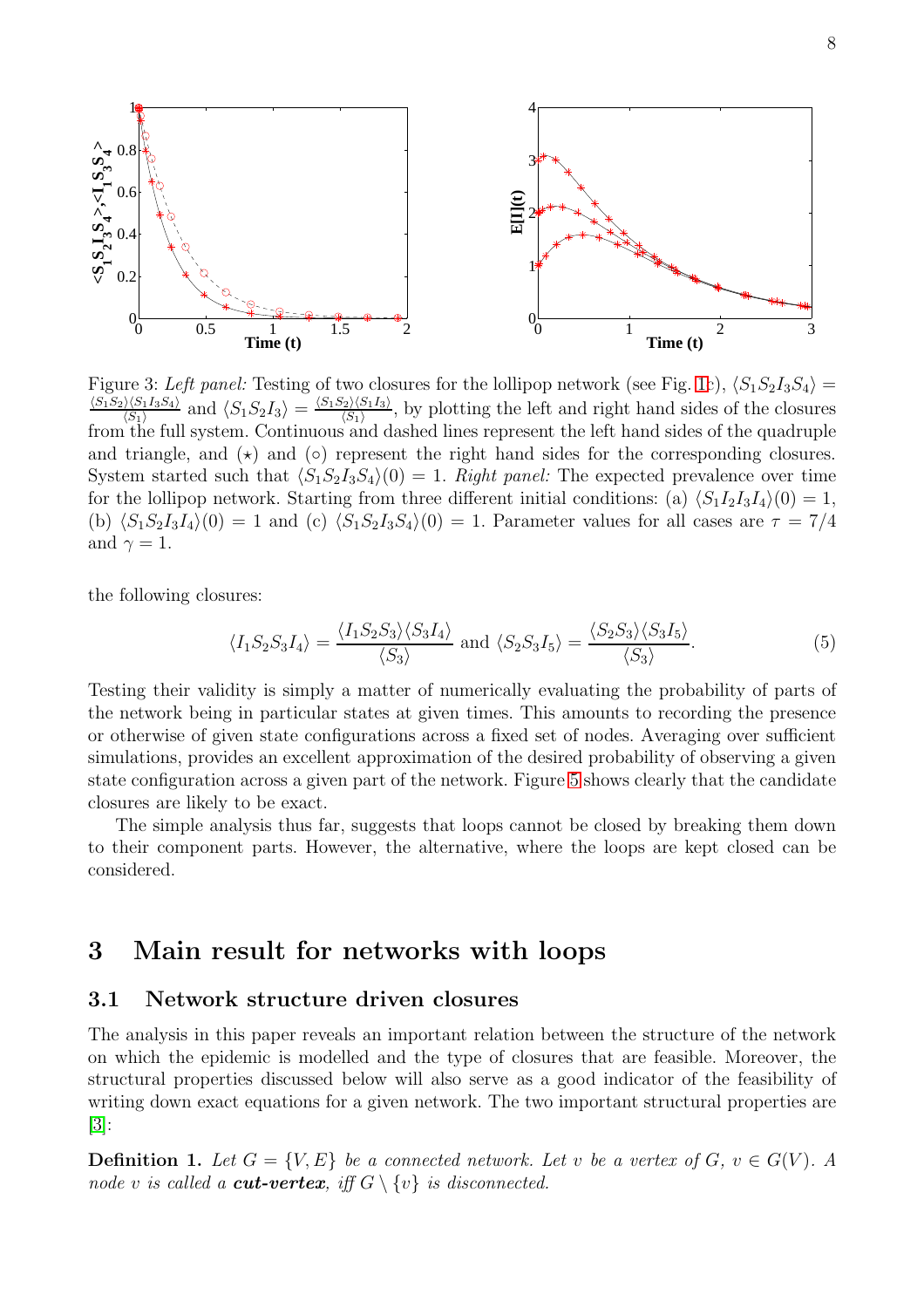

<span id="page-9-0"></span>Figure 4: Left panel: Testing of the closure  $\langle S_1I_2I_3I_4 \rangle = \frac{\langle S_1I_2I_3\rangle \langle S_1I_4\rangle}{\langle S_1\rangle}$  $\frac{f_{3}\left(\sqrt{S_1}\right)}{f_{3}\left(\sqrt{S_1}\right)}$  for the toast network (see Fig. [1d](#page-5-0)) by plotting the left (continuous line) and right hand (dashed line) sides of the closures from the full system, with further output from Gillespie-type simulation  $\star$ ) by averaging over  $10^6$  simulations. Right panel: Testing of the closure  $\langle S_1I_2S_3I_4 \rangle = \frac{\langle S_1I_2S_3 \rangle \langle S_1S_3I_4 \rangle}{\langle S_1S_3 \rangle}$  $\frac{S_3(\{S_1S_3\})}{\langle S_1S_3\rangle}$  for the same network with results exclusively based on the full system. The probability of the quadruple and the right hand side of the closure are represented by continuous line and  $(\star)$ , respectively. System started such that  $\langle S_1I_2S_3S_4\rangle(0) = 1$  (left panel) and  $\langle S_1I_2S_3I_4\rangle(0) = 1$  (right panel). Parameter values for all cases are  $\tau = 10/4$  and  $\gamma = 1$ .

|                  | <b>NFS</b>            | <b>RS</b> |
|------------------|-----------------------|-----------|
|                  | 13                    | 10        |
|                  | 23                    | 12        |
| $\cdots$ $\odot$ | $\sqrt{(3N^2-N+2)/2}$ | $5N-3$    |
|                  | 27                    | 17        |
|                  | 35                    | 26        |

<span id="page-9-1"></span>Table 1: Reduction in the number of equations due to closures in a number of networks. N stands for the number of nodes in a line network.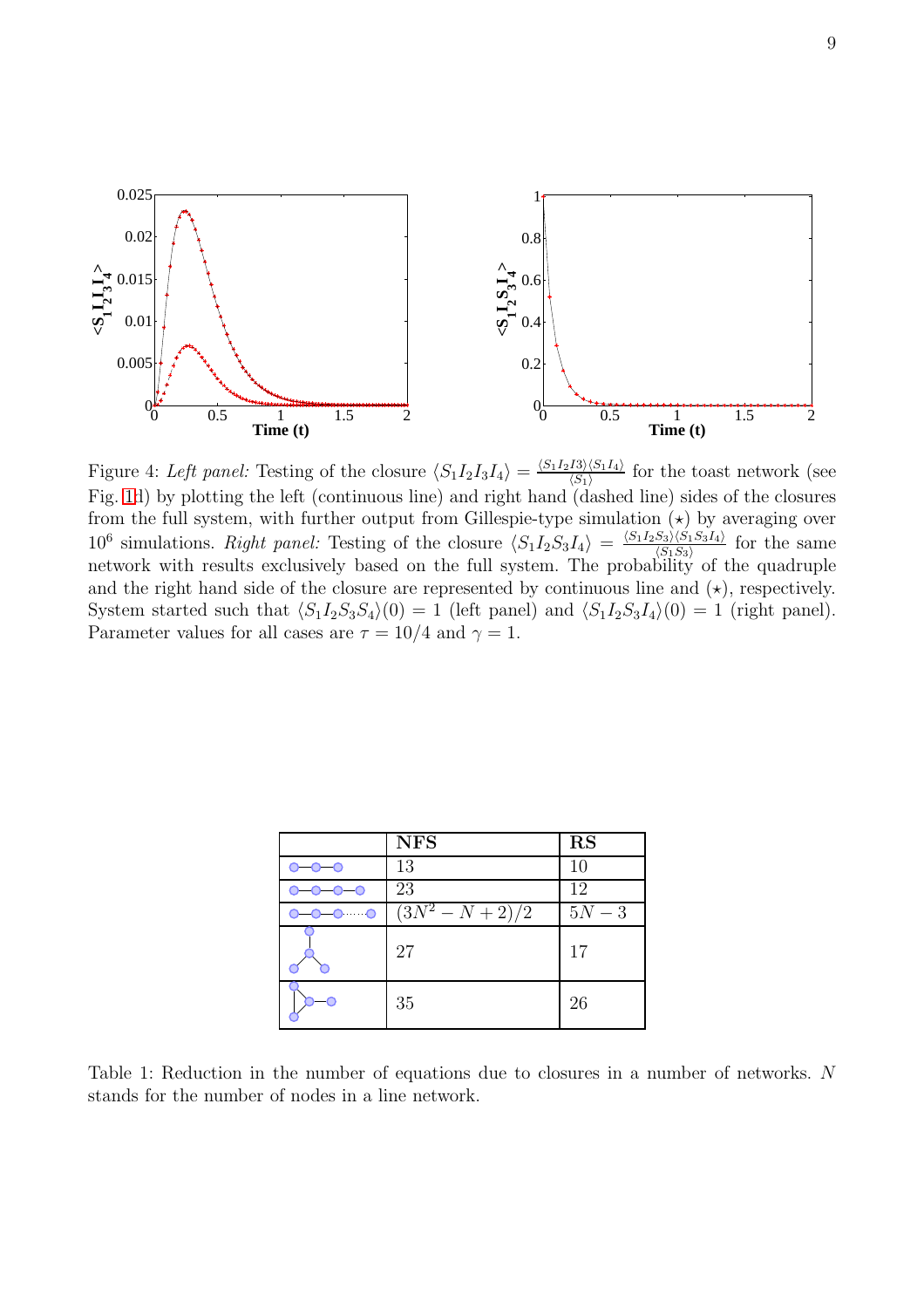

<span id="page-10-0"></span>Figure 5: Testing of two closures on the bow tie (see Fig. [1\(](#page-5-0)e)),  $(\langle I_1S_2S_3I_4 \rangle = \frac{\langle I_1S_2S_3\rangle \langle S_3I_4\rangle}{\langle S_3\rangle}$  $\langle S_3 \rangle$ and  $\langle S_2S_3I_5 \rangle = \frac{\langle S_2S_3 \rangle \langle S_3I_5 \rangle}{\langle S_3 \rangle}$  $\frac{\sqrt{3}(S_3I_5)}{\sqrt{S_3}}$ , by plotting the average of  $10^5$  Gillespie-type simulations of the quadruple and the triple with continuous and dashed lines, respectively. The corresponding right hand sides of the closures are plotted with  $(\star)$  and  $(\circ)$ , respectively. System started such that  $\langle I_1S_2S_3I_4S_5\rangle(0) = 1$ , and hence,  $\langle S_2S_3I_5\rangle(0) = 0$ . Parameter values for all cases are  $\tau = 10/4$  and  $\gamma = 1$ .

For our purposes we are interested in cut-vertices, i.e single nodes whose removal leads to disconnected components or subnetworks. The second edge property that is of interest and related to the nodal property is:

**Definition 2.** Let  $G = \{V, E\}$  be a connected graph. An edge  $e \in G(E)$  is called a **bridge** iff its removal increases the number of connected components. It follows that an edge is a bridge iff it is not contained in any cycle, and that the end nodes of a **bridge** are **cut-vertices**.

Examples of cut-vertices are provided in Fig. [1,](#page-5-0) namely nodes  $\{1\}$ ,  $\{3\}$ ,  $\{\{3\}$ ,  $\{4\}\}$  and  $\{1\}$ are cut-vertices in the lollipop, bow tie, bow tie with a bridge and start triangle networks, respectively. Similarly, edge  $(3, 4)$  is a bridge in the bow tie with a bridge network. Further examples are provided in Fig. [8.](#page-17-0) We also note that for all our simple examples closures worked around cut-vertices, see the middle node in an open triple and the degree 3 node in the lollipop.

#### 3.2 Main result

Based on the intuition gained from the closures on simple networks and their link to the structural properties of the network, via cut-vertices, we can state our main result that generalises the closures in Sharkey et. al. [\[13\]](#page-26-0), and formalises the link between closures and the structural properties of the network. This leads to the following theorem:

**Theorem 1.** Let  $G = \{V, E\}$  be a network with N vertices  $(V = \{1, 2, ..., N\})$  and a set of edges given by E. Consider a connected subset of vertices  $F = \{v_1, v_2, \ldots, v_k\} \subseteq V$ , and assume that  $\exists v_{i^*} \in F$ , a cut-vertex in G, such that  $F \setminus \{v_{i^*}\}\$ is partitioned into at least two disjointed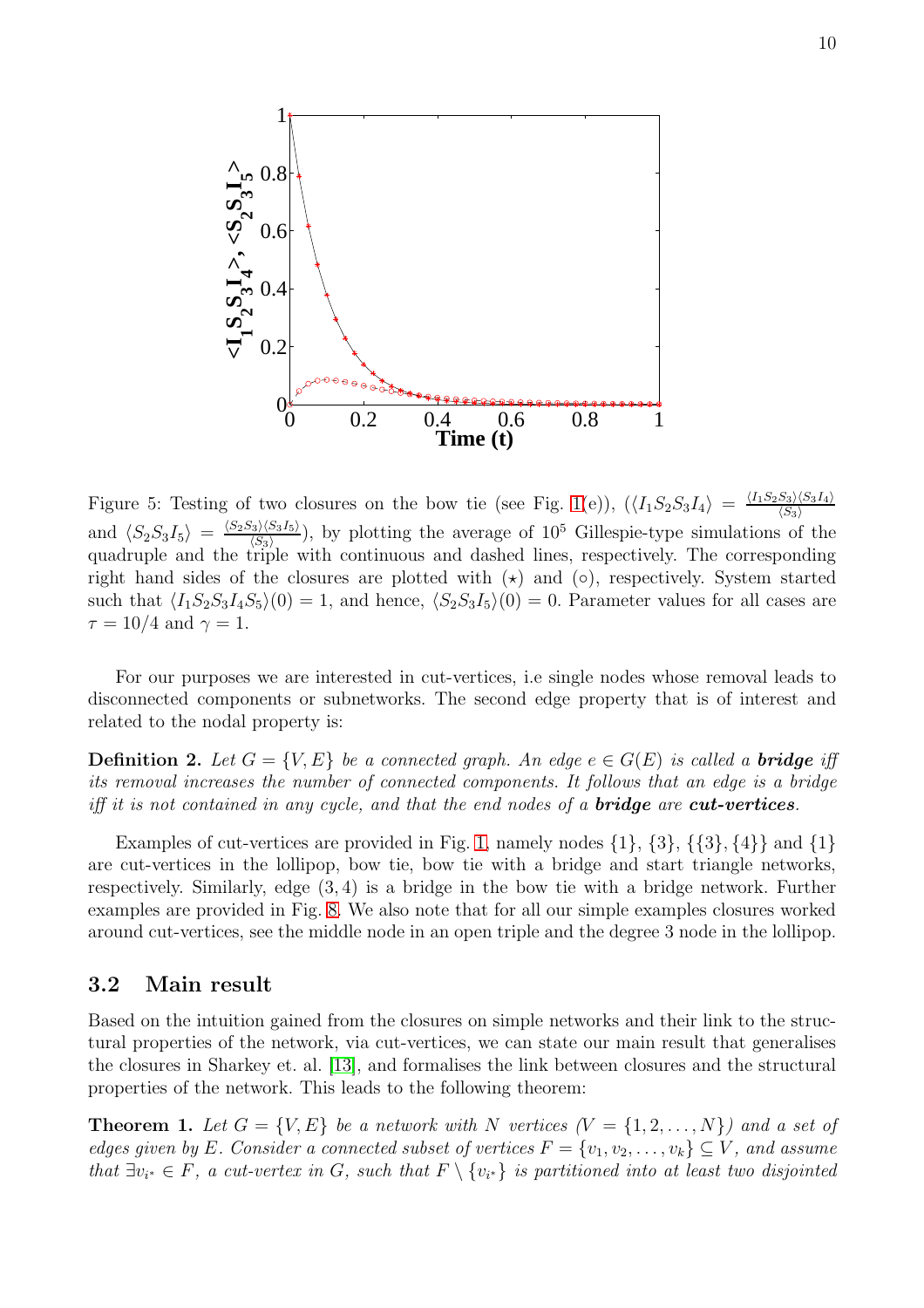<span id="page-11-2"></span>
$$
\langle Z_{v_1} Z_{v_2} \cdots Z_{v_{i-1}} S_{v_{i^*}} Z_{v_{i+1}} Z_{v_{i+2}} \cdots Z_{v_k} \rangle (t) = \frac{\langle Z_{v_1} Z_{v_2} \cdots Z_{v_{i-1}} S_{v_{i^*}} \rangle (t) \langle S_{v_{i^*}} Z_{v_{i+1}} Z_{v_{i+2}} \cdots Z_{v_k} \rangle (t)}{\langle S_{v_{i^*}} \rangle (t)},
$$
\n(6)

where  $Z_{v_i} = S$  or I for  $\forall v_i \neq v_{i^*}$ , and  $\langle \cdot \rangle$  denotes the probability of a given subgraph being in a given state at a given time.

Proof. We begin by noting that:

- i. F could be the entire vertex set or a strict subset of it, and
- ii. By assumption, the removal of  $v_{i^*}$  means that for  $\forall v_a \in \{F_1\}$  and  $\forall v_b \in \{F_2\}$  there are no paths in G that connect  $v_a$  and  $v_b$ .

By definition of conditional probabilities,

$$
\langle Z_{v_1} Z_{v_2} \cdots Z_{v_{i-1}} S_{v_{i^*}} Z_{v_{i+1}} Z_{v_{i+2}} \cdots Z_{v_k} \rangle = \langle Z_{v_1} Z_{v_2} \cdots Z_{v_{i-1}} S_{v_{i^*}} Z_{v_{i+1}} Z_{v_{i+2}} \cdots Z_{v_k} | S_{v_{i^*}} \rangle \langle S_{v_{i^*}} \rangle, (7)
$$

where the conditional probability can be written as

<span id="page-11-1"></span><span id="page-11-0"></span>
$$
\langle Z_{v_1} Z_{v_2} \cdots Z_{v_{i-1}} S_{v_{i^*}} Z_{v_{i+1}} Z_{v_{i+2}} \cdots Z_{v_N} | S_{v_{i^*}} \rangle = \langle Z_{v_1} Z_{v_2} \cdots Z_{v_{i-1}} S_{v_{i^*}} | S_{v_{i^*}} \rangle
$$
  

$$
\langle S_{v_{i^*}} Z_{v_{i+1}} Z_{v_{i+2}} \cdots Z_{v_N} | S_{v_{i^*}} \rangle.
$$
 (8)

The equality above holds due to the two subgraphs spanned by  $F_1$  and  $F_2$  being disjointed with no other links, except via  $v_{i^*}$ . Given that the cut-vertex is susceptible, it means that transmission via this route has not occurred, and thus the projection of the system state on the subgraphs spanned by  $F_1$  and  $F_2$  must be independent. Combining Eqs. [\(7](#page-11-0)[-8\)](#page-11-1) and using that

$$
\langle Z_{v_1} Z_{v_2} \cdots Z_{v_{i-1}} S_{v_{i^*}} | S_{v_{i^*}} \rangle = \langle Z_{v_1} Z_{v_2} \cdots Z_{v_{i-1}} S_{v_{i^*}} \rangle / \langle S_{v_{i^*}} \rangle
$$

and

$$
\langle S_{v_{i^*}} Z_{v_{i+1}} Z_{v_{i+2}} \cdots Z_{v_k} | S_{v_{i^*}} \rangle = \langle S_{v_{i^*}} Z_{v_{i+1}} Z_{v_{i+2}} \cdots Z_{v_k} \rangle / \langle S_{v_{i^*}} \rangle
$$

gives,

$$
\frac{\langle Z_{v_1} Z_{v_2} \cdots Z_{v_{i-1}} S_{v_{i^*}} Z_{v_{i+1}} Z_{v_{i+2}} \cdots Z_{v_k} \rangle}{\langle S_{v_{i^*}} \rangle} = \frac{\langle Z_{v_1} Z_{v_2} \cdots Z_{v_{i-1}} S_{v_{i^*}} \rangle \langle S_{v_{i^*}} Z_{v_{i+1}} Z_{v_{i+2}} \cdots Z_{v_k} \rangle}{\langle S_{v_{i^*}} \rangle^2}, \quad (9)
$$

which is equivalent to the general closure specified in Eq.  $(6)$ .

It is straightforward to see that all our simple intuitive closures that were exact are special cases of this main result.

#### Special case for tree-like networks

In a tree-like network all nodes (except those with degree one or one neighbour) are cutvertices, and noting that the equations for triples in Eqs. [\(1\)](#page-3-0) are all such that the middle node is susceptible, it follows that

$$
\langle S_i S_j I_k \rangle = \frac{\langle S_i S_j \rangle \langle S_j I_k \rangle}{\langle S_j \rangle} \text{ and } \langle I_i S_j I_k \rangle = \frac{\langle I_i S_j \rangle \langle S_j I_k \rangle}{\langle S_j \rangle}.
$$
 (10)

 $\Box$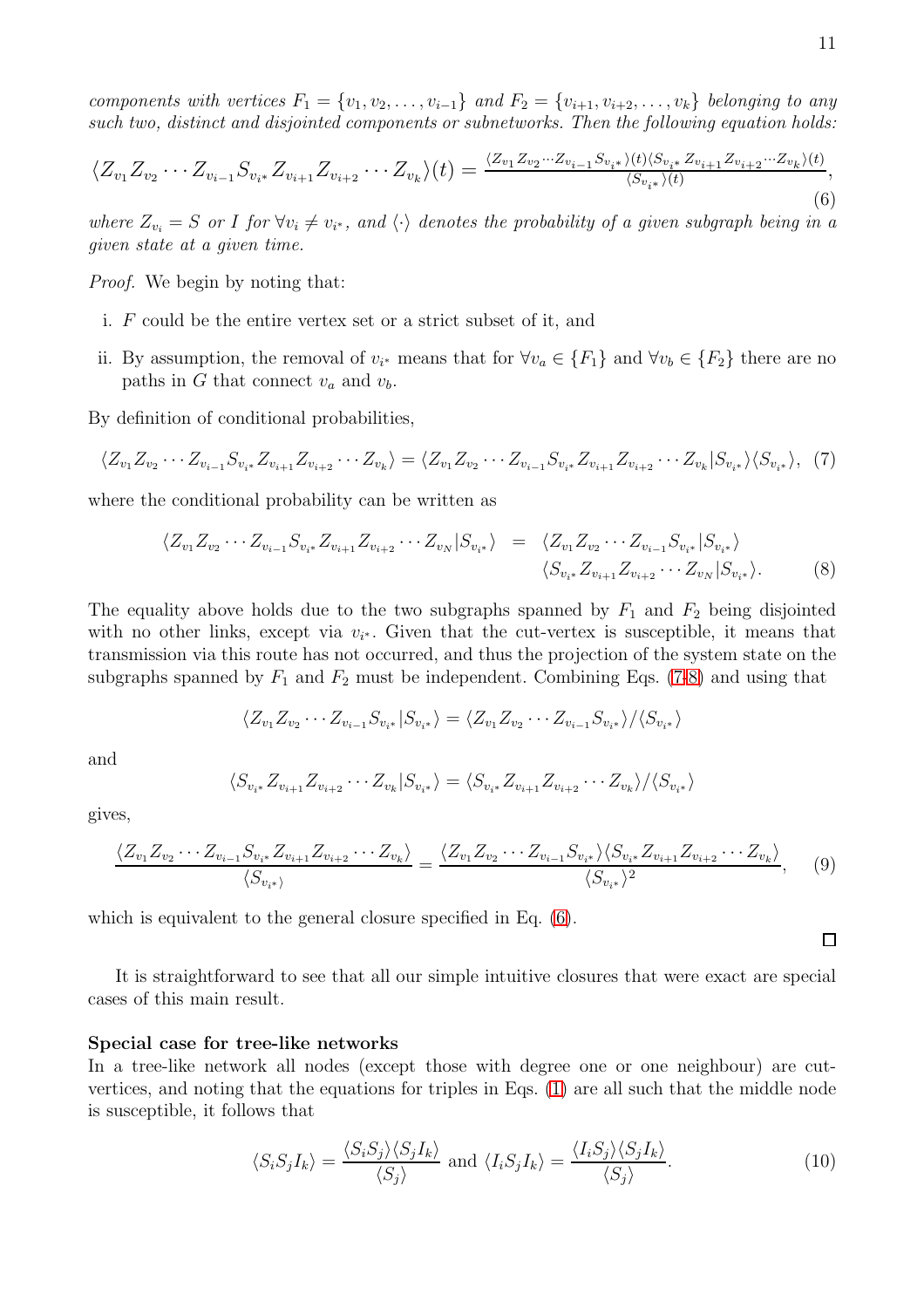## 4 Applications of the main result

Below, we give an example for a specific network, the star-triangle network Fig. [1g](#page-5-0), where we write down and program in the exact system and compare the results based on the ODEs to results from Gillespie-type simulation. This is complemented by giving an upper bound on the number of equations needed for an exact representation for networks with non-overlapping loops of at most size 3, which means that overlap via edges is not allowed. More importantly, we generalise the applicability of the reduction by closure technique for arbitrary networks, and also provide an upper bound on the number of equations needed for an exact system.

#### 4.1 Star-triangle network

Here we give details of the usefulness of the general result on the link between cut-vertices and closures. To do this we consider the model example of a star-triangle network, as given in Fig. [1g](#page-5-0). Suppose that the triangles are labeled 1 to  $M$ , the central node is labeled 1, and the exterior nodes (i.e. the  $i^{th}$  triangle except the central node) in the  $i^{th}$  triangle are  $i_1, i_2$ . For this setup the reduced, exact system can be written down as shown in Appendix [9.](#page-23-0) By considering the reduced system, it is straightforward to see that the number of equations depends on the number of triangles. This dependency can be quantified by a multiplicative factor which gives the number of necessary equations for individual sub-triangles. However, we note that there is a significant difference in equation numbers when considering an isolated or single subnetwork by itself or as part of a bigger network. Namely, in this case, due to node 1 being a cut-vertex, the network will break down into  $M$  disjointed triangles, upon its removal. For the purpose of generating the reduced system at the network level, these disjointed triangles should not be considered as isolated triangles, but rather as being part of the whole network. An isolated triangle needs 18 equations (i.e. 6 equations for the nodes as each node can be  $S$  or  $I$ , 6 equations for the edges as each edge can be SI or IS, and 6 triples since out of the eight possible configurations with nodes being S or I, the SSS and III triples are dynamically unimportant, see Appendix [6\)](#page-19-0). However, when a triangle is considered as part of a whole network, the 18 equations need to be extended to include differential equations for SS-type edges, where at least one of the end nodes is a cut-vertex. This in fact accounts for infection from outside the triangle. Similarly, the equations for triples need to account for the SSS triple in order to capture infection coming via a cut-vertex from outside. This extension procedure, for the current setup, requires 3 extra equations, two for the edges and one for the triples. Obviously, an equation for  $\langle S_{i_1} S_{i_2} \rangle$  is not needed, as this pair cannot become infected from outside. Hence, to summarise, the reduced system seems to need  $21 \cdot M$  equations. However, the cut-vertex (i.e. node 1), has a multiplicity M, and therefore,  $\langle S_1 \rangle$  and  $\langle I_1 \rangle$  appear M times even though these are only needed once. Thus, the final number of equations in the reduced system is given by  $21 \cdot M - 2 \cdot (M - 1) = 19 \cdot M + 2$ .

Programming in these  $19 \cdot M + 2$  equations in a systematic way leads to an exact representation of the SIR dynamics on the star triangle network. Figure [6](#page-13-0) show results from comparing the numerical solutions of the resulting system of ODEs to simulation results. The plot shows excellent agreement and supports the main result, namely that closures are exact, and hence, the ODE representation is exact. The same figure shows that distributing the same amount of initially infected nodes differently leads to different dynamics, and as expected, distributing the index cases in a more random, or less regular way, leads to a larger epidemic in this very structured network.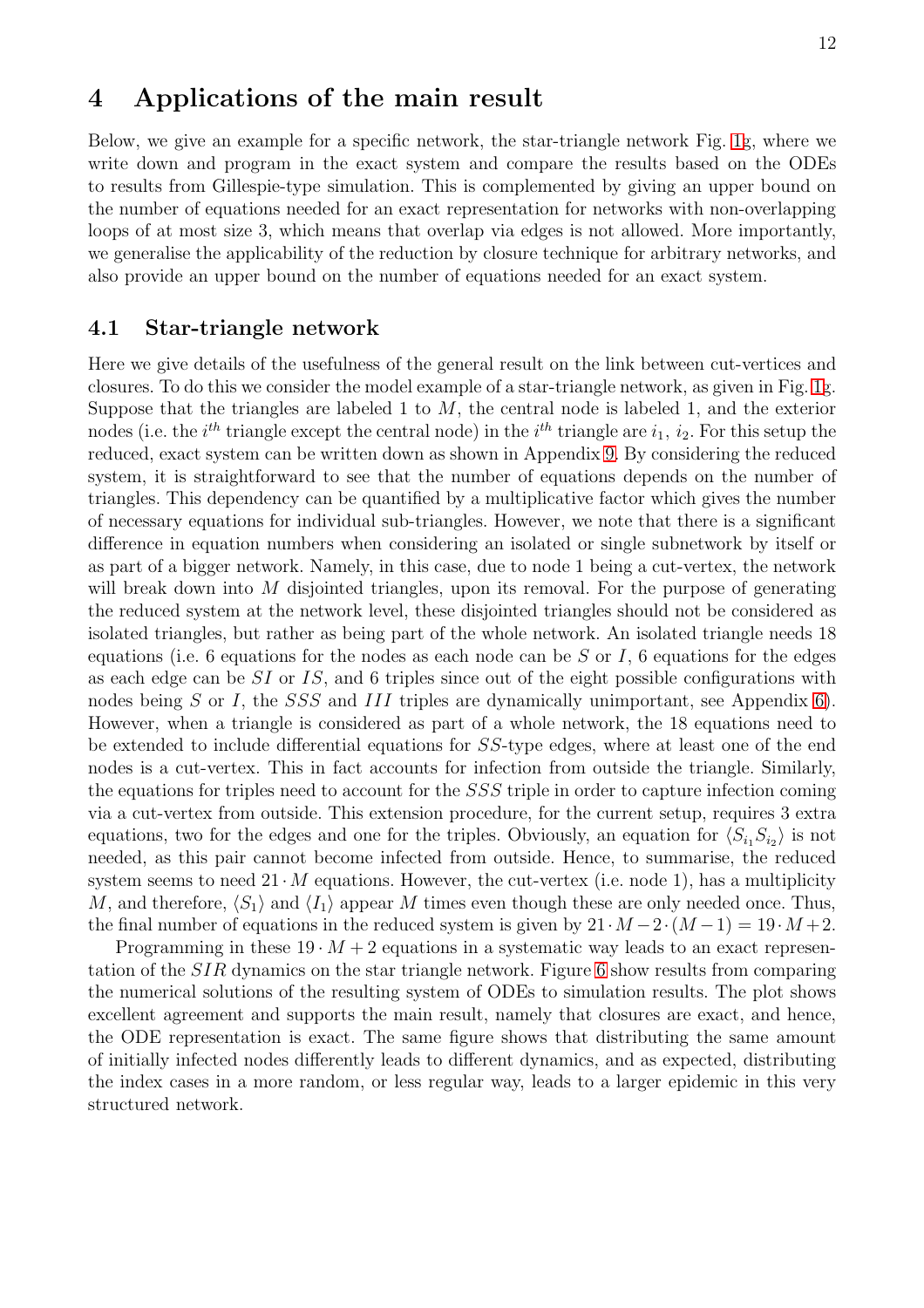

<span id="page-13-0"></span>Figure 6: Testing of the exact system and closures for the star network with 64 triangles (see Fig. [1g](#page-5-0)) by plotting the prevalence of infection based on the deterministic closed system (lines), as well as the average of  $10^4$  Gillespie-type simulations (markers). System started with the central node susceptible, and with (a) one  $S$  and one  $I$  node in each triangle (continuous line and  $(\star)$ ), (b) two S nodes in half of the triangles and two I nodes in the rest (dashed line and (◦)), and (c) half of the triangles completely susceptible while the other half as in (a) (dotted line and  $(\nabla)$ ). This amounts to the same number of initially infected nodes, but distributed differently, for (a) and (b), and half as many infected nodes for (c). Parameter values for all cases are  $\tau = 3$  and  $\gamma = 1$ .

#### 4.2 General networks with loops of maximum size 3

The star-triangle discussed in the previous section satisfies this constraint. However, here we will provide a much more general statement for a wider class of networks. If a network has loops no larger than size 3 (which implies that triangles cannot have overlapping edges), see Figs. [1g](#page-5-0) and [7,](#page-14-0) we can give an upper bound on the size of the system of equations describing the system dynamics.

Theorem 2. Consider a network with N nodes, E edges, T triangles and no larger loops. The number of equations needed to fully describe the system dynamics is less than  $2N+3E+7T \leq$ 10N.

Proof. We start building our system by formulating the equation for the probability of each node being either infected or susceptible. This results in  $2N$  equations that depend on certain edges (or pairs) and node-state combinations, and equations for the probabilities of these specific edges are needed. One such edge-type is  $\langle S_iI_j \rangle$  for all  $i \neq j$ , since a node i can get infected by being susceptible and having an infected neighbour j, so both the equation for  $\langle I_i \rangle$  and  $\langle \dot{S}_i \rangle$  contains the variable  $\langle S_i I_j \rangle$ . No other edge and node-state combination emerges from the equations for single nodes. Thus, we require equations for the probabilities of such edges, and this increase the number of equations to  $2N + 2E$ . Exactly as before, the equations for the edge-probabilities will involve triples. These triples can be either paths of length 3 or triangles. In the case of a path of length 3 the middle node is always susceptible: if we have an edge  $S_iI_j$ , a node k can infect node i (provided that it is connected to it), so we have  $\langle I_kS_iI_j\rangle$  in the equation for  $\langle S_i I_j \rangle$ . Similarly, the previously susceptible node j can get infected by a node l (provided that it is connected to it). Thus, we also have have  $\langle S_i S_j I_l \rangle$  in the same equation.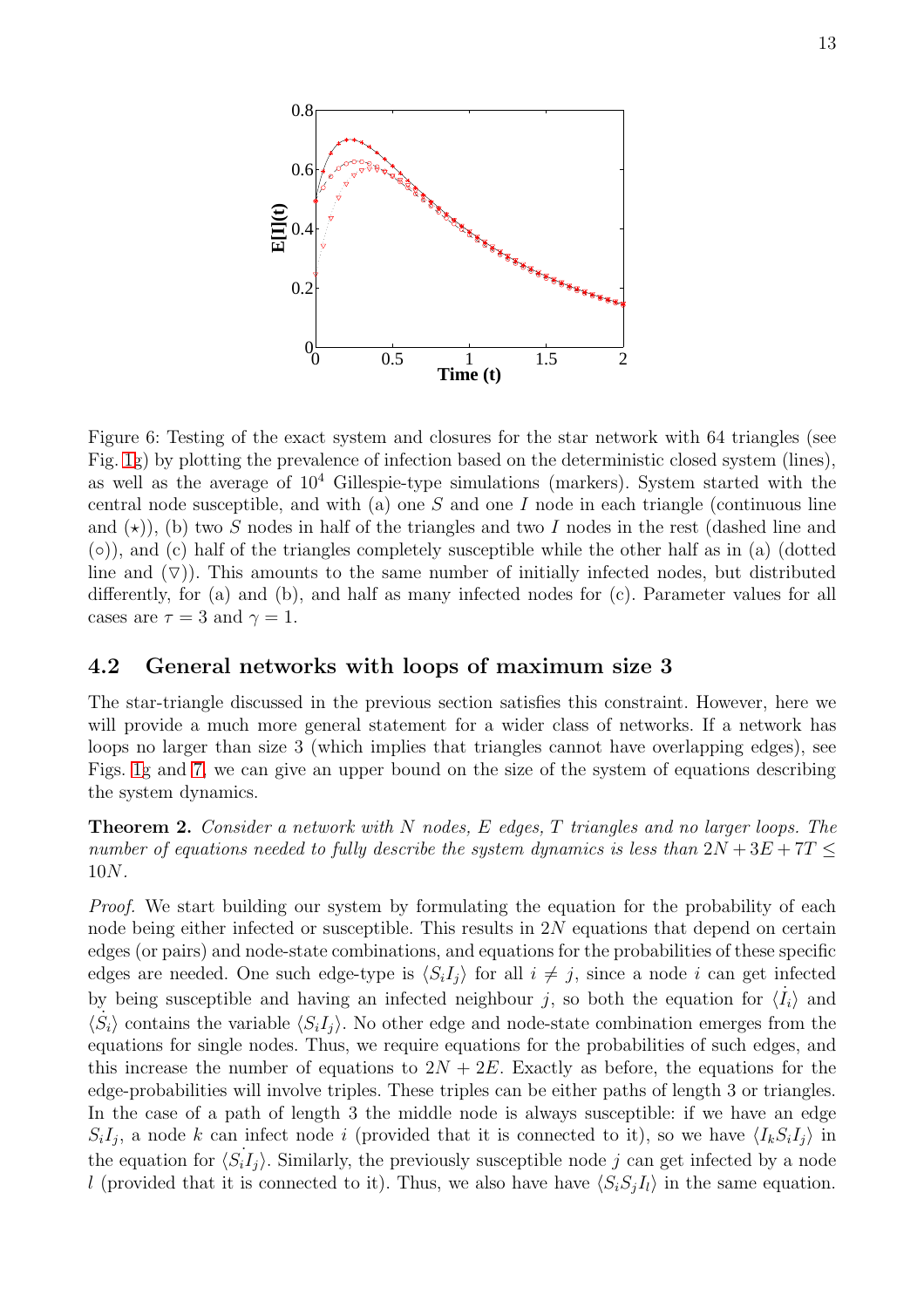

<span id="page-14-0"></span>Figure 7: An example of a network with maximum loop size 3. Overlap of triangles via edges is not allowed, but triangles can overlap via single nodes.

Since the middle node in a such a triple is a cut-vertex, our main result guarantees that the triple has an exact closure,

$$
\langle X_i S_j Y_k \rangle = \frac{\langle X_i S_j \rangle \langle S_j Y_k \rangle}{\langle S_j \rangle}
$$

.

Hence, equations for such triples are not needed as they can be expressed in terms of already existing singles and edges. However, the use of these closures require extra variables and equations for these are needed. The extra variables are  $\langle S_iS_j \rangle$  for all  $i \neq j$  since the triples  $\langle S_iS_jI_l \rangle$ for every  $i \neq j$  are needed. This gives us E extra variables and equations (we might not need all of them), and these equations contain no new variables. These in fact only depend on triples such as  $S_i S_j I_l$ , which we dealt with previously. Hence, this increases the number of equations to  $2N + 3E$ . Triples can also be triangles. In this case a closure is not possible, see previous sections and Appendix [\(6\)](#page-19-0).

Let us now turn our attention to triples that are triangles. Every triangle can be of 6 different types (see Appendix [6\)](#page-19-0): take an edge of state  $S_iI_j$  in the triangle. Similarly to the case of paths, the equation for  $\langle S_iI_j\rangle$  contains  $\langle I_kS_iI_j\rangle$  and  $\langle S_iS_jI_k\rangle$ , where k is the third node of the triangle. Every type of triple containing exactly one infected node or exactly one susceptible node appears this way, because nodes  $i, j, k$  are arbitrary within the triangle. In the equations for triples the probability of quadruples appear. Because of the structure of the graph these could be paths of length 4 or lollipops. But a path of length 4 cannot appear in the equation of a triple, since all of our triples that cannot be closed are triangles. A lollipop can appear in the equation of a path of length 3 or a triangle. In either case, the natural cut-vertex of the lollipop is susceptible, because if it was susceptible in the triple it stays that way, and if it was infected, it is susceptible in the lollipop and the fourth, new node is infected. So by our main result in Theorem1, these subnetworks have closures. For these closures we are going to need  $\langle S_i S_j S_k \rangle$ for all  $i \neq j \neq k$  making a triangle, since the equation of an  $S_iS_jI_k$  triple, where k is cut-vertex, will require a quadruple where infection to this triangle can come from outside. Hence, closing such a quadruple will require a triangle with all nodes susceptible. The equations for these new triangles contain no new variables, only lollipops with an infected stem-node, which we dealt with previously. So we get  $T$  more equations for these fully susceptible triples on top of the 6T equations for other triples and the  $2N + 3E$  equations thus far. Tallying all this results in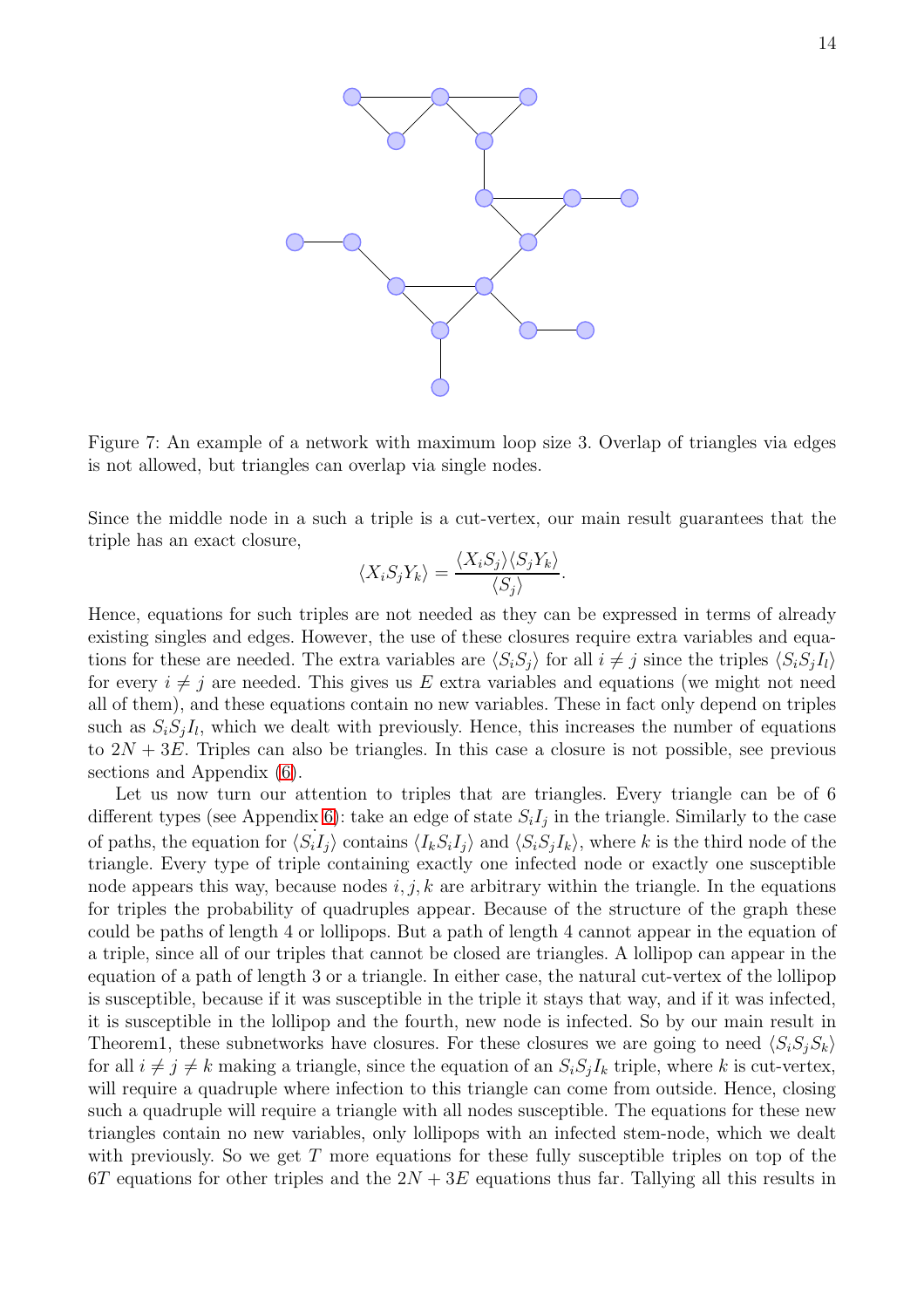$2N + 3E + 7T$  equations.

Much like trees, networks with loops of maximum size 3 are relatively sparse. The spanning tree of such networks has  $N-1$  edges. There are some triangles in the network, and these triangles cannot share an edge, otherwise there would be loops of size greater than 3. So every edge is in at most one loop/trinagle. In this case,  $E = N - 1 + T$ , since two edges of the triangle were already counted in the spanning tree.  $T \leq \frac{N}{2}$  $\frac{N}{2}$  since to construct such a network one always has to add at least two extra nodes to get a new triangle. Summarising the above yields,

$$
2N + 3E + 7T = 2N + 3(N - 1 + T) + 7T \le 2N + 3N + \frac{3}{2}N + \frac{7}{2}N = 10N.
$$

Consider for example the lollipop network. In this case,  $2N+3E+7T = 2.4+3.4+7.1 = 27$ . In Appendix [7](#page-20-0) we have 26 equations describing the dynamics, since we don't need  $\langle S_3S_4\rangle$  for any of the closures. For the star-triangle network, see sections above and Appendix [9,](#page-23-0) of M triangles one needs a maximum of  $2 \cdot (1 + 2M) + 3 \cdot 3 \cdot M + 7 \cdot M = 2 + 20 \cdot M$  equations. Actually, the exact number is smaller since we do not need  $\langle S_{i_1} S_{i_2} \rangle$  in any of the triangles. So the number of equations is  $2 \cdot (1 + 2 \cdot M) + 3 \cdot 3 \cdot M + 7 \cdot M - M = 2 + 19 \cdot M$ .

### 4.3 Feasibility of the reduction by closure technique for general networks

Here, we provide a recipe-like approach to establish the feasibility of writing down an exact representation for a given network. To achieve this for a given network  $G = \{V, E\}$ , the following steps should be taken:

- 1. Find all cut-vertices of G by using the depth-first search algorithm [\[14\]](#page-26-15), and denote these by  $C = \{v_{i_1}, v_{i_2}, \dots, v_{i_L}\} \subset V$ . This algorithm runs in polynomial time in  $(|E| + |V|)$ .
- 2. Splice the original network into independent subnetworks (each subnetwork is well connected, but any two are disconnected) as determined by the number and properties of cut-vertices. Let us assume that this procedure leads to a family of distinct subnetworks denoted by  $G_1, G_2, \ldots, G_P$ , where  $G_i = \{V_i, E_i\}$  with  $i = 1, 2, \ldots, P$ , and each of these with frequency or counts given by  $f_1, f_2, \ldots, f_p$ , respectively. This can be done in a way in which the cut-vertices are maintained in all subnetworks that they generate, see Fig. [8.](#page-17-0) Let us denote by  $Ind(v_{i_j})$ , where  $j = 1, 2, ..., L$ , the number of subnetworks that cutvertex  $v_{i}$ , belongs to. The subnetwork is in fact a generalisation of the loop concept in that it needs to be connected and with no further cut-vertices. As indicated by our results, closures within loops or subnetworks will not be exact.
- 3. The relation between the distinct subnetworks P, their frequency, and the number of nodes in the subnetworks (e.g.  $|V_1|, |V_2|, \ldots, |V_P|$ ) will determine the number of equations needed for a full, exact representation. This relation is made more precise by the corresponding multipliers  $m_1, m_2, \ldots, m_p$  which simply denote the number of equations needed to describe exactly the corresponding subnetworks, e.g. an edge needs 7 equations (4 equations for the nodes and 3 equations at pair level). In a similar way a triangle needs 22 equations (6 equations for the nodes, 9 equations for the edges and 7 equations for the triangles), a cycle graph with 4 nodes needs 45 equations, and the toast network needs

 $\Box$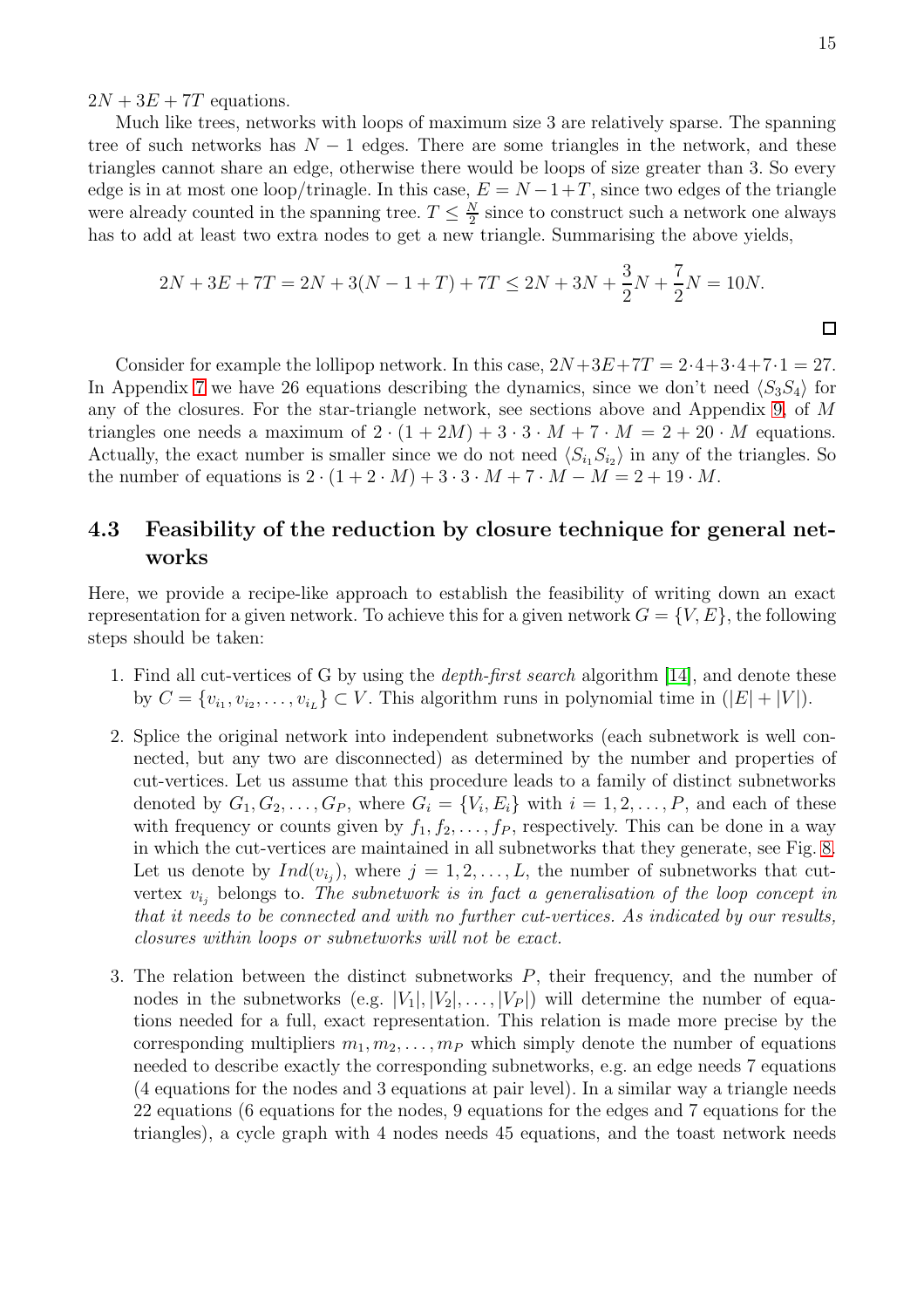57 equations. Hence an upper bound for the number of equations needed to describe the epidemic dynamics exactly is given by

$$
N_{EQ}(G) = \sum_{i=1}^{P} m_i f_i - 2 \sum_{j=1}^{L} (Ind(v_{i_j}) - 1).
$$

The formula simply takes a sum across the number of equations needed for all subnetworks and adjusts this to account for the unnecessary multiplications caused by cut-vertices being part of multiple subnetworks. Applying this procedure for the simplest cases of tree-like networks gives  $N_{EO}(G) = 2 \cdot |V| + 3 \cdot |E|$ . Moreover, for tree-like networks with triangles only, the removal of all cut-vertices will leave subnetworks of two distinct types, namely the edge and triangle, yielding  $N_{EO}(G) = 2 \cdot |V| + 3 \cdot |E| + 7 \cdot T$  equations, where as before T is the number of triangles in the network. The reason for  $N_{EQ}(G)$  being an upper bound is due to accounting for all SS pairs regardless of weather all of these are needed to link to other subnetworks. Similarly, other fully susceptible arrangements at higher level may be needed to account appropriately for outside infections (see the detailed explanation in the Star-triangle network section). While the formula could be further improved, the exact overestimate depends in a non-trivial way on the interaction between the structure of the network and epidemic dynamics. Our investigations show that removing the unnecessary SS variables will not considerably decrease the number of equations.

We note that for the decomposition of a network there are two extreme scenarios: (a) the network has many cut-vertices and few distinct subnetworks but with high frequency and (b) the network decomposes to relatively few distinct subnetwork, but of large sizes. The tree-like networks are a good example for scenario (a), where the only subnetwork is the edge, where each edge requires only 3 equations. Thus few equations per subnetwork but many subnetworks. More structured networks will typically have distinct subnetworks of larger sizes which for an exact description will require a larger number of equations. Thus fewer subnetworks, but many more equations per subnetwork. More importantly, it is non-trivial to find a simple relation between subnetworks and the number of equations needed for an exact description, and this may require further attention and work. It is straightforward to see that the desirable scenario for an exact representation is scenario (a), and it is likely that in this case an exact description is possible. Complexity quickly increases from 22 equations needed for a fully connected triangle to 57 equations for a subnetwork equivalent to a toast network, see Table [2](#page-18-0) that gives equation numbers for these and further examples of small networks. Thus both scenarios require a large number of equations. Generating and implementing the equations needed for an exact description is prone to error and we highly recommend the development of an algorithmic approach, where equations can be generated automatically rather than manually. While in the present project we adopted a manual, direct approach, future work will consider the implementation of an automated procedure for as general a situation as possible. The description above, illustrates clearly that the family of networks with many cut-vertices are more amenable to this approach, and it is likely that for networks with few cut-vertices, the task of writing down an exact system may be out of reach.

### 5 Discussion

In this paper we extended results for tree-like networks and Markovian SIR epidemics [\[13\]](#page-26-0) to networks with loops, and provided an important link between the structural properties of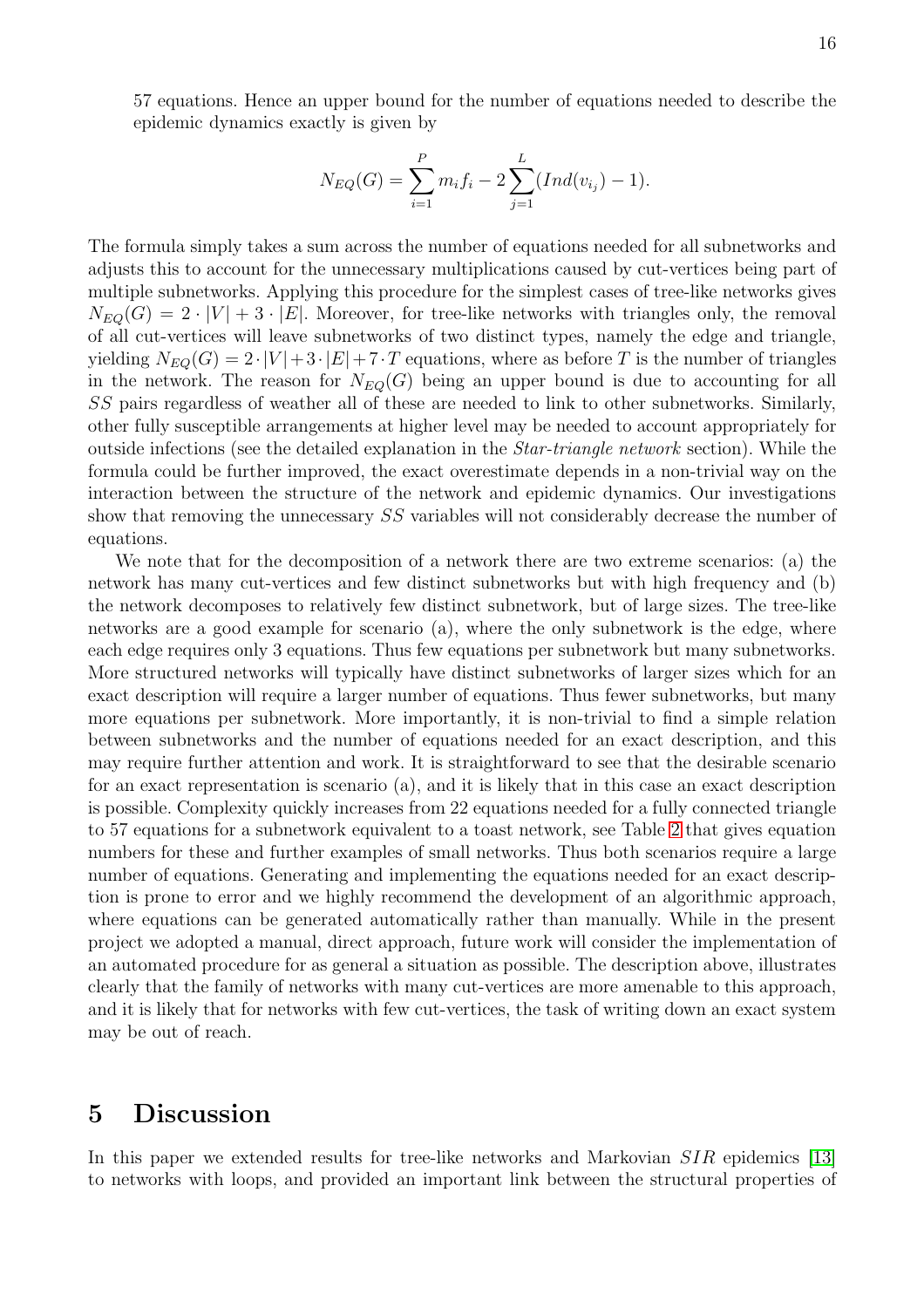

<span id="page-17-0"></span>Figure 8: An example of a network with 5 cut-vertices (a), and the equivalent network upon the decomposition into subnetworks due to the removal of cut-vertices. The decomposed network has 4 subgraphs of different type: edge, triangle, cycle of size four and toast with frequencies 3, 2, 1, 1, respectively. The five cut-vertices belong to  $Ind(1) = 2$ ,  $Ind(2) = 3$ ,  $Ind(3) = 2$ ,  $Ind(4) = 2$  and  $Ind(5) = 2$ .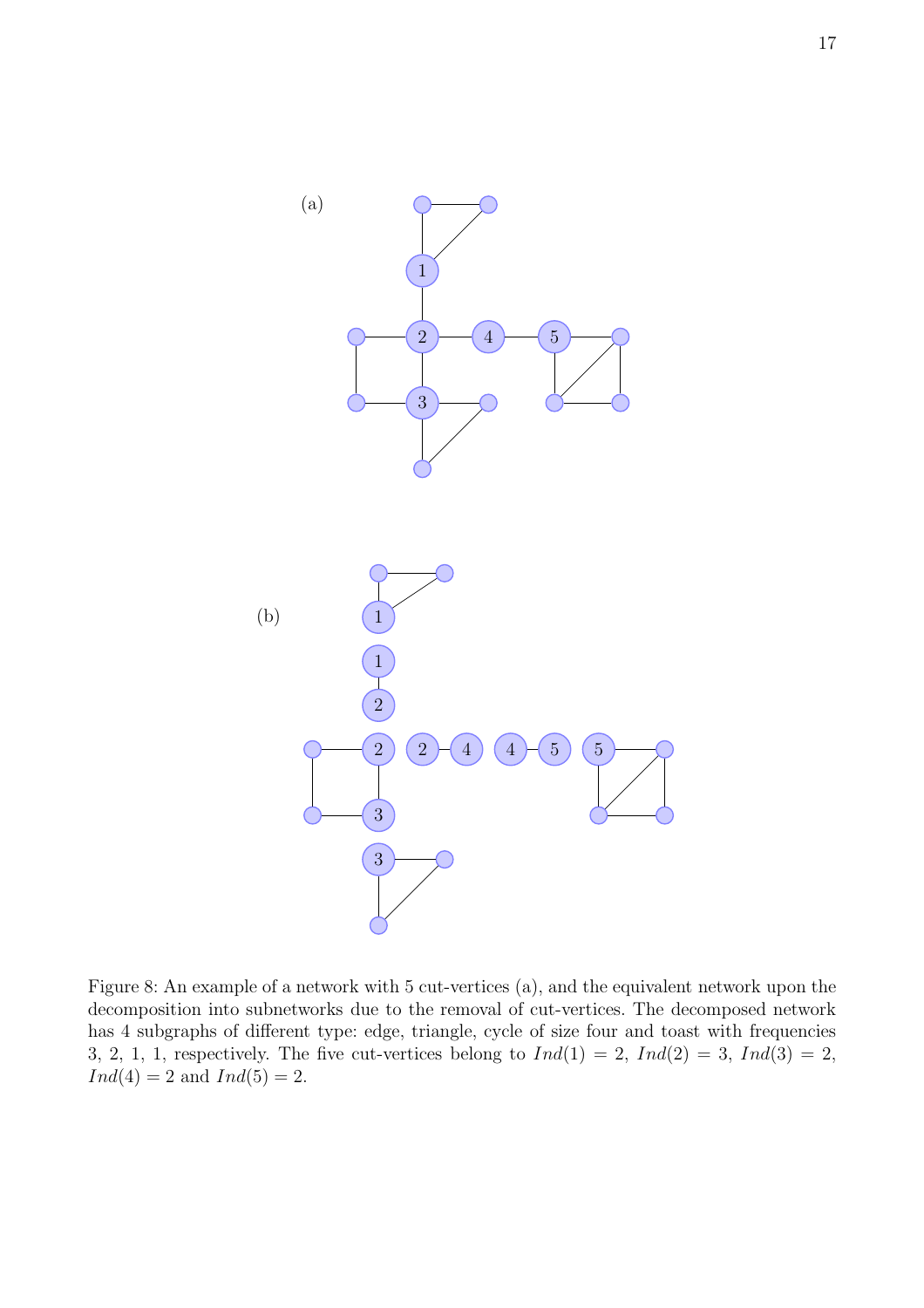| <b>Isolated</b> | Part of a network |
|-----------------|-------------------|
| 6               |                   |
| 18              | 22                |
| 36              | 45                |
| 47              | 57                |
| 58              | 69                |

<span id="page-18-0"></span>Table 2: The number of equations for a class of subnetworks that are isolated versus being part of a network.

the network and the feasibility of writing down an exact representation of the epidemic on the network. The results are built up in a methodical way starting from the simplest networks or network motifs, and to enhance clarity we give the full system of equations whenever this is possible. The proof of the main results is in fact an alternative to and more general than the proof provided in [\[13\]](#page-26-0), and its usefulness and generality in reducing the number of equations in the exact system is illustrated by our concrete, worked out examples for tree-like networks that contain non-overlapping (via edges) loops of maximum size 3. In future work, we will concentrate on improving the upper estimate on the number of equations in a reduced, exact system, as well as making the upper estimate more explicit.

As the size of subnetworks increases so does the number of equations and at a much faster rate. However, for cycle graphs the exact system contains relatively few equations which we now briefly explain. In the case of a cycle graph with  $N$  nodes,  $2N$  equations for the nodes (each node can be S or I) and 2N equations for the edges (each edge can be in one of the two states  $SI$ or  $IS$ ) are needed. In the differential equations for the edges two types of triples occur, namely SSI (there are 2N of these) and ISI triples (there are N of these), hence there are a total of 3N equations for the triples. Similarly, there are 3N k-motifs (for  $k = 4, 5, ..., N-1$ ), namely those of type  $S \dots SI$  and those of type  $IS \dots SI$ . Finally, there are a total of  $2N$  N-motifs, N of them are of type  $S \dots SI$  and N of them are of type  $IS \dots SI$ . Therefore, the number of equations in the full system of a cycle graph with N nodes is  $2N + 2N + 3N(N - 3) + 2N = 3N(N - 1)$ . It is worth noting that this system can be lumped to  $2N-1$  equations by introducing a single variable for each motif type. Namely, the first lumped variable will be  $\langle S \rangle = \sum_{i=1}^{N} \langle S_i \rangle$  the expected number of  $\langle S \rangle$  nodes. Similarly, the second lumped variable is  $\langle I \rangle = \sum_{i=1}^{N} \langle I_i \rangle$  the expected number of  $I$  nodes. Then in a similar way there will be a lumped variable for  $k$ -motifs of type  $S \dots SI$  and another lumped variable for k-motifs of type  $IS \dots SI$ . In total the number of lumped variables will sum up to  $2N-1$ , meaning that the exact value of the prevalence can be given by solving a system of  $2N - 1$  ODEs. Hence, it is feasible to extend our results to tree-like networks with no-overlapping loops of size greater than three.

While progress in modelling epidemic dynamics on networks with loops (which usually involves clustering) has been made [\[1,](#page-26-11) [4,](#page-26-12) [10,](#page-26-13) [16,](#page-26-16) [19\]](#page-27-0), many challenges remain. These challenges are both around generating clustered networks, and tuning the amount of clustering and implicitly the number and type of different loops [\[1,](#page-26-11) [8,](#page-26-17) [9,](#page-26-9) [16,](#page-26-16) [18\]](#page-26-10), and especially around providing a description of the time-evolution of the epidemic. Progress in determining the final epidemic size (time-evolution not needed) has been good but models describing the time-evolution are more challenging. In this paper, we make the first steps in providing a well-grounded and rigorous modelling alternative. Although the models presented are unlikely to pertain to analytical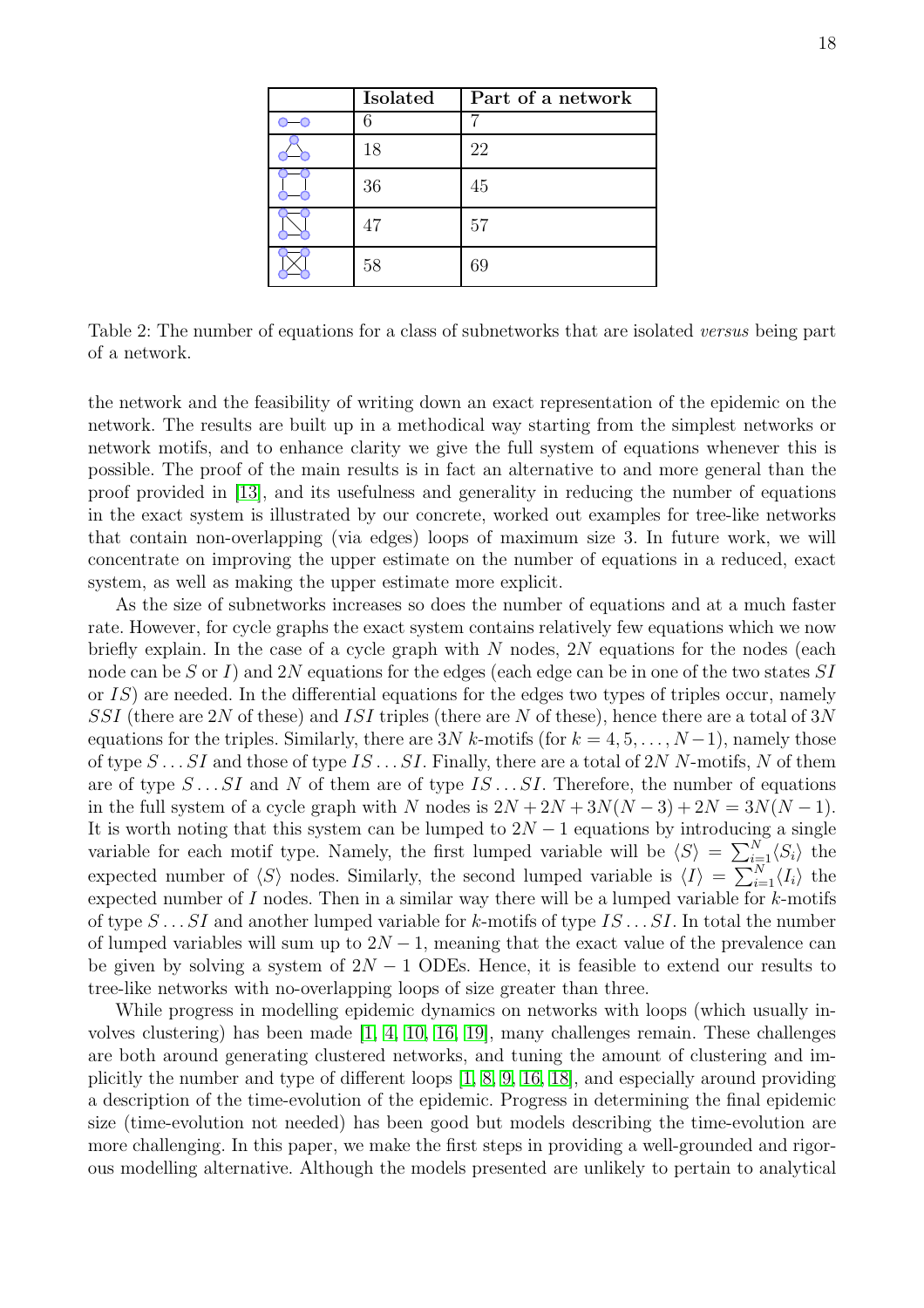analysis, they could provide a valuable platform to investigate the effect of intervention or control on nodes, edges or subparts of the network. The exact system, in this case, could give precise information about the impact of isolating nodes, links or decreasing their potential of transmitting, or increasing the recovery rate of some targeted or specific nodes.

## Acknowledgements

<span id="page-19-0"></span>Péter L. Simon acknowledges support from OTKA (grant no. 81403).

## 6 Appendix: The triangle network

The triangle network is a loop of three nodes numbered 1, 2 and 3, see Fig. [1b](#page-5-0). The system dynamics are given by the following set of equations:

$$
\langle I_1 \rangle = \tau \langle S_1 I_2 \rangle + \tau \langle S_1 I_3 \rangle - \gamma \langle I_1 \rangle, \tag{11}
$$

$$
\langle \dot{S}_1 \rangle = -\tau \langle S_1 I_2 \rangle - \tau \langle S_1 I_3 \rangle, \tag{12}
$$

$$
\langle I_2 \rangle = \tau \langle I_1 S_2 \rangle + \tau \langle S_2 I_3 \rangle - \gamma \langle I_2 \rangle, \tag{13}
$$

$$
\langle \dot{S}_2 \rangle = -\tau \langle I_1 S_2 \rangle - \tau \langle S_2 I_3 \rangle, \tag{14}
$$

$$
\langle I_3 \rangle = \tau \langle I_2 S_3 \rangle + \tau \langle I_1 S_3 \rangle - \gamma \langle I_3 \rangle, \tag{15}
$$

$$
\langle \dot{S}_3 \rangle = -\tau \langle I_2 S_3 \rangle - \tau \langle I_1 S_3 \rangle, \tag{16}
$$

$$
\langle I_1 S_2 \rangle = -(\tau + \gamma) \langle I_1 S_2 \rangle - \tau \langle I_1 S_2 I_3 \rangle + \tau \langle S_1 S_2 I_3 \rangle,
$$
\n
$$
\langle S_1 I_2 \rangle = -(\tau + \gamma) \langle S_1 I_2 \rangle + \tau \langle S_1 S_2 I_3 \rangle - \tau \langle S_1 I_2 I_3 \rangle
$$
\n(18)

$$
\langle S_1 I_2 \rangle = -(\tau + \gamma) \langle S_1 I_2 \rangle + \tau \langle S_1 S_2 I_3 \rangle - \tau \langle S_1 I_2 I_3 \rangle, \tag{18}
$$

$$
\langle I_2S_3 \rangle = -(\tau + \gamma)\langle I_2S_3 \rangle + \tau \langle I_1S_2S_3 \rangle - \tau \langle I_1I_2S_3 \rangle, \tag{19}
$$

$$
\langle S_2 I_3 \rangle = -(\tau + \gamma) \langle S_2 I_3 \rangle - \tau \langle I_1 S_2 I_3 \rangle + \tau \langle I_1 S_2 S_3 \rangle, \tag{20}
$$

$$
\langle I_1 S_3 \rangle = -(\tau + \gamma) \langle I_1 S_3 \rangle - \tau \langle I_1 I_2 S_3 \rangle + \tau \langle S_1 I_2 S_3 \rangle, \tag{21}
$$

$$
\langle S_1 I_3 \rangle = -(\tau + \gamma) \langle S_1 I_3 \rangle - \tau \langle S_1 I_2 I_3 \rangle + \tau \langle S_1 I_2 S_3 \rangle, \tag{22}
$$

$$
\langle I_1 \dot{S}_2 I_3 \rangle = -2(\tau + \gamma) \langle I_1 S_2 I_3 \rangle + \tau \langle I_1 S_2 S_3 \rangle + \tau \langle S_1 S_2 I_3 \rangle, \tag{23}
$$

$$
\langle S_1 \dot{I}_2 I_3 \rangle = -2(\tau + \gamma) \langle S_1 I_2 I_3 \rangle + \tau \langle S_1 S_2 I_3 \rangle + \tau \langle S_1 I_2 S_3 \rangle, \tag{24}
$$

$$
\langle I_1 I_2 S_3 \rangle = -2(\tau + \gamma) \langle I_1 I_2 S_3 \rangle + \tau \langle I_1 S_2 S_3 \rangle + \tau \langle S_1 I_2 S_3 \rangle, \tag{25}
$$

$$
\langle S_1 \dot{I}_2 S_3 \rangle = - (2\tau + \gamma) \langle S_1 I_2 S_3 \rangle, \tag{26}
$$

$$
\langle S_1 \dot{S}_2 I_3 \rangle = - (2\tau + \gamma) \langle S_1 S_2 I_3 \rangle, \tag{27}
$$

$$
\langle I_1 \dot{S}_2 S_3 \rangle = -(2\tau + \gamma) \langle I_1 S_2 S_3 \rangle. \tag{28}
$$

Since this network has no cut-vertices, closures are not possible for any of the subsystems above. For instance,  $\overline{I}$   $\overline{I}$   $\overline{I}$   $\overline{I}$  $\sqrt{1-\alpha}$   $\sqrt{1-\alpha}$ 

$$
\langle S_1 S_2 I_3 \rangle = \frac{\langle I_1 S_2 \rangle \langle S_2 I_3 \rangle}{\langle S_2 \rangle}, \langle I_1 S_2 I_3 \rangle = \frac{\langle I_1 S_2 \rangle \langle S_2 I_3 \rangle}{\langle S_2 \rangle},
$$

are closures that do not hold, see Fig. [2.](#page-6-0) We note that the evaluation of one of the closures above (the first) requires an extra equation for  $\langle S_1S_2\rangle$ . This is given below,

$$
\langle S_1 S_2 \rangle = -2\tau \langle S_1 S_2 I_3 \rangle.
$$

Depending on the closures that we wish to test additional equations may be needed.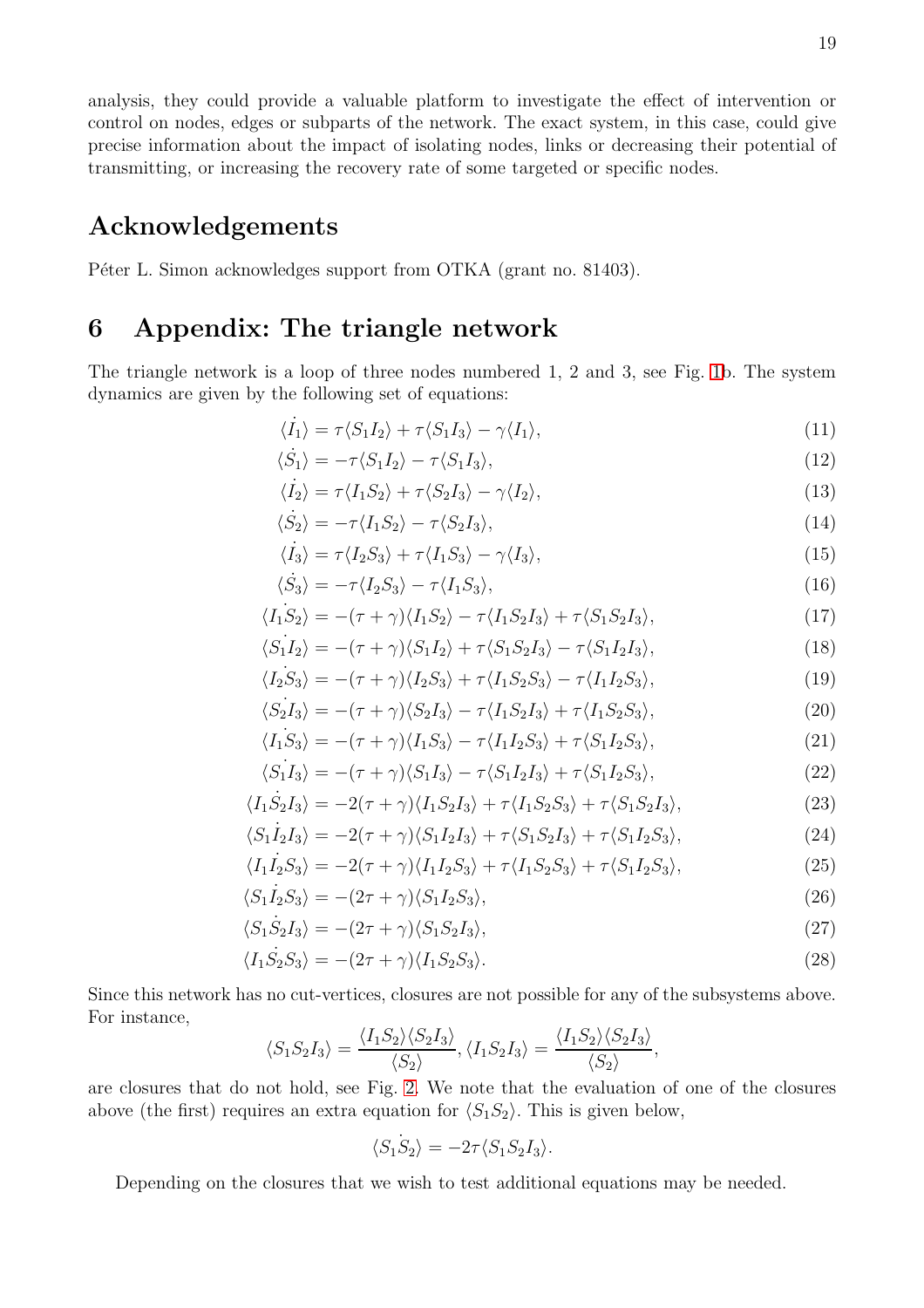## <span id="page-20-0"></span>7 Appendix: Equations for the lollipop network

<span id="page-20-1"></span> $\ddot{\phantom{a}}$ 

The lollipop network we consider has nodes numbered as shown in Fig. [1c](#page-5-0). The equations describing the SIR model can be formulated as follows:

$$
\langle I_1 \rangle = \tau \langle S_1 I_2 \rangle + \tau \langle S_1 I_3 \rangle + \tau \langle S_1 I_4 \rangle - \gamma \langle I_1 \rangle, \tag{29}
$$

$$
\langle S_1 \rangle = -\tau \langle S_1 I_2 \rangle - \tau \langle S_1 I_3 \rangle - \tau \langle S_1 I_4 \rangle, \tag{30}
$$

$$
\langle \dot{I}_2 \rangle = \tau \langle I_1 S_2 \rangle - \gamma \langle I_2 \rangle, \tag{31}
$$

$$
\langle \dot{S}_2 \rangle = -\tau \langle I_1 S_2 \rangle,\tag{32}
$$

$$
\langle \dot{I}_3 \rangle = \tau \langle I_1 S_3 \rangle + \tau \langle S_3 I_4 \rangle - \gamma \langle I_3 \rangle, \tag{33}
$$

$$
\langle \dot{S}_3 \rangle = -\tau \langle I_1 S_3 \rangle - \tau \langle S_3 I_4 \rangle,\tag{34}
$$

$$
\langle \dot{I}_4 \rangle = \tau \langle I_1 S_4 \rangle + \tau \langle I_3 S_4 \rangle - \gamma \langle I_4 \rangle, \tag{35}
$$

$$
\langle S_4 \rangle = -\tau \langle I_1 S_4 \rangle - \tau \langle I_3 S_4 \rangle, \tag{36}
$$

$$
\langle I_1 S_2 \rangle = -(\tau + \gamma) \langle I_1 S_2 \rangle + \tau \langle S_1 S_2 I_3 \rangle + \tau \langle S_1 S_2 I_4 \rangle, \tag{37}
$$

$$
\langle S_1 I_2 \rangle = -(\tau + \gamma) \langle S_1 I_2 \rangle - \tau \langle S_1 I_2 I_3 \rangle - \tau \langle S_1 I_2 I_4 \rangle, \tag{38}
$$

$$
\langle I_1 S_3 \rangle = -(\tau + \gamma) \langle I_1 S_3 \rangle + \tau \langle S_1 I_2 S_3 \rangle + \tau \langle S_1 S_3 I_4 \rangle - \tau \langle I_1 S_3 I_4 \rangle, \tag{39}
$$

$$
\langle S_1 I_3 \rangle = -(\tau + \gamma) \langle S_1 I_3 \rangle - \tau \langle S_1 I_2 I_3 \rangle - \tau \langle S_1 I_3 I_4 \rangle + \tau \langle S_1 S_3 I_4 \rangle, \tag{40}
$$

$$
\langle I_1 S_4 \rangle = -(\tau + \gamma) \langle I_1 S_4 \rangle + \tau \langle S_1 I_2 S_4 \rangle + \tau \langle S_1 I_3 S_4 \rangle - \tau \langle I_1 I_3 S_4 \rangle, \tag{41}
$$

$$
\langle S_1 I_4 \rangle = -(\tau + \gamma) \langle S_1 I_4 \rangle - \tau \langle S_1 I_2 I_4 \rangle - \tau \langle S_1 I_3 I_4 \rangle + \tau \langle S_1 I_3 S_4 \rangle, \tag{42}
$$

$$
\langle S_3 I_4 \rangle = -(\tau + \gamma) \langle S_3 I_4 \rangle + \tau \langle I_1 S_3 S_4 \rangle - \tau \langle I_1 S_3 I_4 \rangle, \tag{43}
$$

$$
\langle I_3 S_4 \rangle = -(\tau + \gamma) \langle I_3 S_4 \rangle + \tau \langle I_1 S_3 S_4 \rangle - \tau \langle I_1 I_3 S_4 \rangle, \tag{44}
$$

$$
\langle S_1 \dot{I}_3 I_4 \rangle = -2(\tau + \gamma) \langle S_1 I_3 I_4 \rangle + \tau \langle S_1 S_3 I_4 \rangle + \tau \langle S_1 I_3 S_4 \rangle - \tau \langle S_1 I_2 I_3 I_4 \rangle, \tag{45}
$$

$$
\langle S_1 \dot{S}_3 I_4 \rangle = - (2\tau + \gamma) \langle S_1 S_3 I_4 \rangle - \tau \langle S_1 I_2 S_3 I_4 \rangle, \tag{46}
$$

$$
\langle S_1 \dot{I}_3 S_4 \rangle = -(2\tau + \gamma) \langle S_1 I_3 S_4 \rangle - \tau \langle S_1 I_2 I_3 S_4 \rangle, \tag{47}
$$

$$
\langle I_1 \dot{S}_3 I_4 \rangle = -2(\tau + \gamma) \langle I_1 S_3 I_4 \rangle + \tau \langle S_1 S_3 I_4 \rangle + \tau \langle I_1 S_3 S_4 \rangle + \tau \langle S_1 I_2 S_3 I_4 \rangle, \tag{48}
$$

$$
\langle I_1 \dot{I}_3 S_4 \rangle = -2(\tau + \gamma) \langle I_1 I_3 S_4 \rangle + \tau \langle S_1 I_3 S_4 \rangle + \tau \langle I_1 S_3 S_4 \rangle + \tau \langle S_1 I_2 I_3 S_4 \rangle, \tag{49}
$$

$$
\langle I_1 S_3 S_4 \rangle = -(2\tau + \gamma) \langle I_1 S_3 S_4 \rangle + \tau \langle S_1 I_2 S_3 S_4 \rangle. \tag{50}
$$

This first group of equations consist of variables (e.g. configurations of states and subgraphs) which cannot be closed or further reduced. Naturally, this first set requires equations at the levels of triples and quadruples or full system size. Note that triples which are part of the triangle cannot be closed. However, the second group of equations given below,

<span id="page-20-3"></span><span id="page-20-2"></span>
$$
\langle S_1 \dot{I}_2 I_4 \rangle = -2(\tau + \gamma) \langle S_1 I_2 I_4 \rangle + \tau \langle S_1 I_2 I_3 S_4 \rangle - \tau \langle S_1 I_2 I_3 I_4 \rangle, \tag{51}
$$

$$
\langle S_1 I_2 I_3 \rangle = -2(\tau + \gamma) \langle S_1 I_2 I_3 \rangle + \tau \langle S_1 I_2 S_3 I_4 \rangle - \tau \langle S_1 I_2 I_3 I_4 \rangle, \tag{52}
$$

$$
\langle S_1 S_2 I_3 \rangle = -(\tau + \gamma) \langle S_1 S_2 I_3 \rangle + \tau \langle S_1 S_2 S_3 I_4 \rangle - \tau \langle S_1 S_2 I_3 I_4 \rangle, \tag{53}
$$

$$
\langle S_1 S_2 I_4 \rangle = -(\tau + \gamma) \langle S_1 S_2 I_4 \rangle + \tau \langle S_1 S_2 I_3 S_4 \rangle - \tau \langle S_1 S_2 I_3 I_4 \rangle, \tag{54}
$$

$$
\langle S_1 I_2 S_3 \rangle = -(\tau + \gamma) \langle S_1 I_2 S_3 \rangle - 2\tau \langle S_1 I_2 S_3 I_4 \rangle,\tag{55}
$$

$$
\langle S_1 I_2 S_4 \rangle = -(\tau + \gamma) \langle S_1 S_3 I_4 \rangle - 2\tau \langle S_1 I_2 I_3 S_4 \rangle, \tag{56}
$$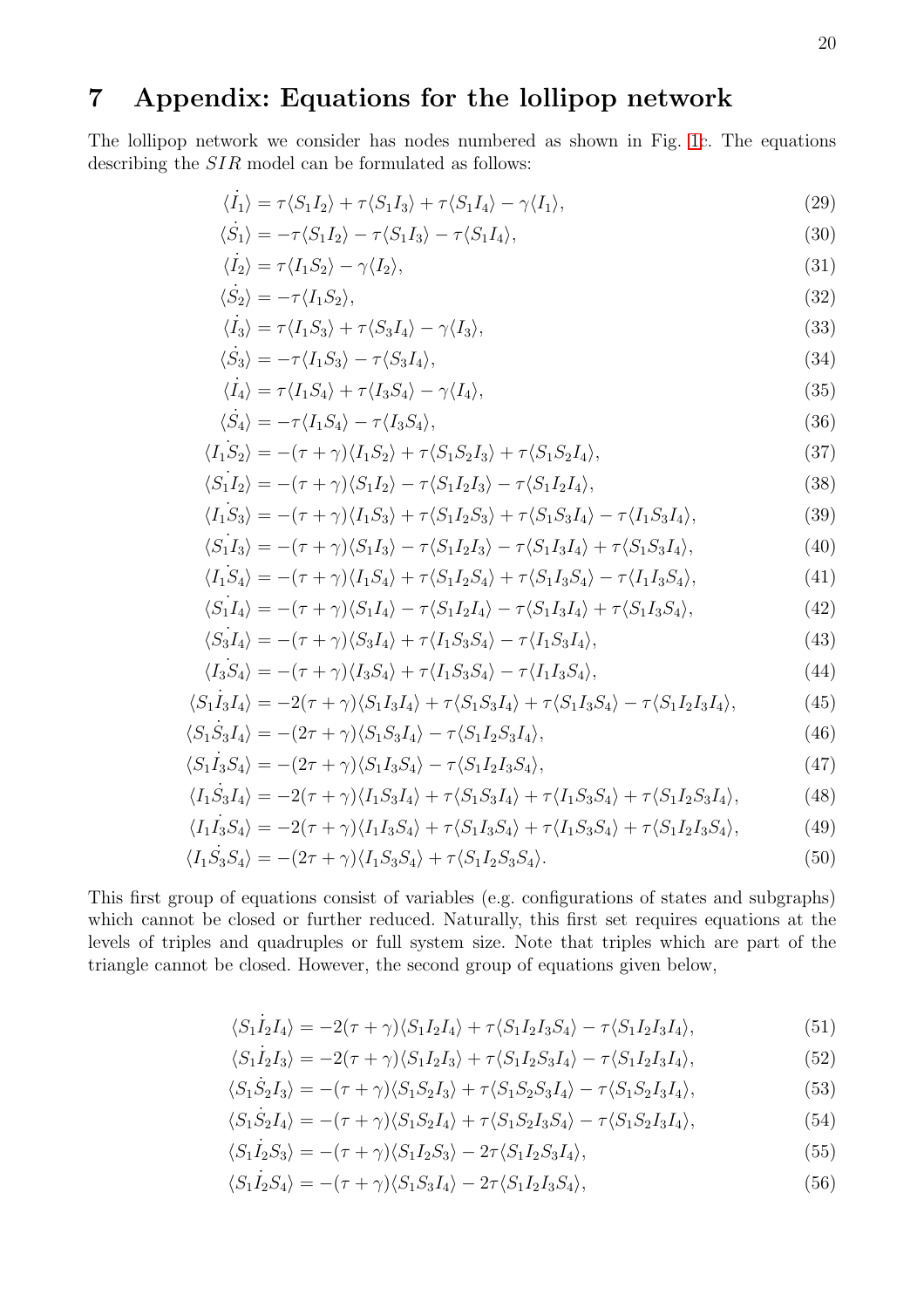$$
\langle S_1 I_2 I_3 I_4 \rangle = -3(\tau + \gamma) \langle S_1 I_2 I_3 I_4 \rangle + \tau (\langle S_1 I_2 I_3 S_4 \rangle + \langle S_1 I_2 S_3 I_4 \rangle), \tag{57}
$$

$$
\langle S_1 I_2 I_3 S_4 \rangle = -(3\tau + 2\gamma)\langle S_1 I_2 I_3 S_4 \rangle,\tag{58}
$$

$$
\langle S_1 I_2 S_3 I_4 \rangle = -(3\tau + 2\gamma)\langle S_1 I_2 S_3 I_4 \rangle, \tag{59}
$$

$$
\langle S_1 S_2 I_3 I_4 \rangle = -2(\tau + \gamma) \langle S_1 S_2 I_3 I_4 \rangle + \tau \langle S_1 S_2 S_3 I_4 \rangle + \tau \langle S_1 S_2 I_3 S_4 \rangle, \tag{60}
$$

$$
\langle S_1 S_2 I_3 S_4 \rangle = - (2\tau + \gamma) \langle S_1 S_2 I_3 S_4 \rangle, \tag{61}
$$

$$
\langle S_1 S_2 S_3 I_4 \rangle = - (2\tau + \gamma) \langle S_1 S_2 S_3 I_4 \rangle, \tag{62}
$$

$$
\langle S_1 I_2 S_3 S_4 \rangle = -(\tau + \gamma) \langle S_1 I_2 S_3 S_4 \rangle, \tag{63}
$$

can be closed by using the following closures,

<span id="page-21-3"></span><span id="page-21-0"></span>
$$
\langle S_1 I_2 I_4 \rangle \langle S_1 \rangle = \langle S_1 I_2 \rangle \langle S_1 I_4 \rangle, \tag{64}
$$

$$
\langle S_1 I_2 I_3 \rangle \langle S_1 \rangle = \langle S_1 I_2 \rangle \langle S_1 I_3 \rangle,
$$
  

$$
\langle S_1 S_2 I_3 \rangle \langle S_1 \rangle = \langle S_1 S_2 \rangle \langle S_1 I_3 \rangle.
$$
  
(66)

$$
\langle S_1 S_2 I_4 \rangle \langle S_1 \rangle = \langle S_1 S_2 \rangle \langle S_1 I_4 \rangle, \tag{67}
$$

$$
\langle S_1 I_2 S_3 \rangle \langle S_1 \rangle = \langle S_1 I_2 \rangle \langle S_1 S_3 \rangle, \tag{68}
$$

$$
\langle S_1 I_2 S_4 \rangle \langle S_1 \rangle = \langle S_1 I_2 \rangle \langle S_1 S_4 \rangle, \tag{69}
$$

$$
\langle S_1 I_2 I_3 I_4 \rangle \langle S_1 \rangle = \langle S_1 I_2 \rangle \langle S_1 I_3 I_4 \rangle, \tag{70}
$$

$$
\langle S_1 I_2 I_3 S_4 \rangle \langle S_1 \rangle = \langle S_1 I_2 \rangle \langle S_1 I_3 S_4 \rangle, \tag{71}
$$

$$
\langle S_1 I_2 S_3 I_4 \rangle \langle S_1 \rangle = \langle S_1 I_2 \rangle \langle S_1 S_3 I_4 \rangle, \tag{72}
$$

$$
\langle S_1 S_2 I_3 I_4 \rangle \langle S_1 \rangle = \langle S_1 S_2 \rangle \langle S_1 I_3 I_4 \rangle, \tag{73}
$$

$$
\langle S_1 S_2 I_3 S_4 \rangle \langle S_1 \rangle = \langle S_1 S_2 \rangle \langle S_1 I_3 S_4 \rangle, \tag{74}
$$

$$
\langle S_1 S_2 S_3 I_4 \rangle \langle S_1 \rangle = \langle S_1 S_2 \rangle \langle S_1 S_3 I_4 \rangle, \tag{75}
$$

<span id="page-21-4"></span>
$$
\langle S_1 I_2 S_3 S_4 \rangle \langle S_1 \rangle = \langle S_1 I_2 \rangle \langle S_1 S_3 S_4 \rangle. \tag{76}
$$

We note that there are two distinct types of closures. Namely, closures at the level of triples that are not part of the triangle and closures at the full system size. To complete the closed system we need the following extra equations for variables that are required by the closures. These new variables together with their equations are,

<span id="page-21-1"></span>
$$
\langle S_1 S_2 \rangle = -\tau \langle S_1 S_2 I_3 \rangle - \tau \langle S_1 S_2 I_4 \rangle, \tag{77}
$$

<span id="page-21-2"></span>
$$
\langle S_1 S_3 \rangle = -\tau \langle S_1 I_2 S_3 \rangle - 2\tau \langle S_1 S_3 I_4 \rangle, \tag{78}
$$

$$
\langle S_1 S_4 \rangle = -\tau \langle S_1 I_2 S_4 \rangle - 2\tau \langle S_1 I_3 S_4 \rangle, \tag{79}
$$

$$
\langle S_1 \dot{S}_3 S_4 \rangle = -\tau \langle S_1 I_2 S_3 S_4 \rangle. \tag{80}
$$

By substituting the closures given in Eqs. [\(64](#page-21-3)[-76\)](#page-21-4) into Eqs. [\(51](#page-20-3)[-63\)](#page-21-0) together with the set of equations that cannot be closed, Eqs. [\(29](#page-20-1)[-50\)](#page-20-2), and the extra variables, induced by the closures, Eqs. [\(77-](#page-21-1) [80\)](#page-21-2), will result in a system of 26 differential equations describing the system dynamics completely. Without closures, the system is fully specified by 35 equations. Strictly speaking, we can drop the equations for  $\langle S_i \rangle$  if we are only interested in prevalence and then the equations in the full and reduced system drop to 31 and 23. Note that in the full system all  $\langle S_i \rangle$ s can be dropped, while in the reduced system we cannot drop  $\langle S_1 \rangle$  as the closures rely on it.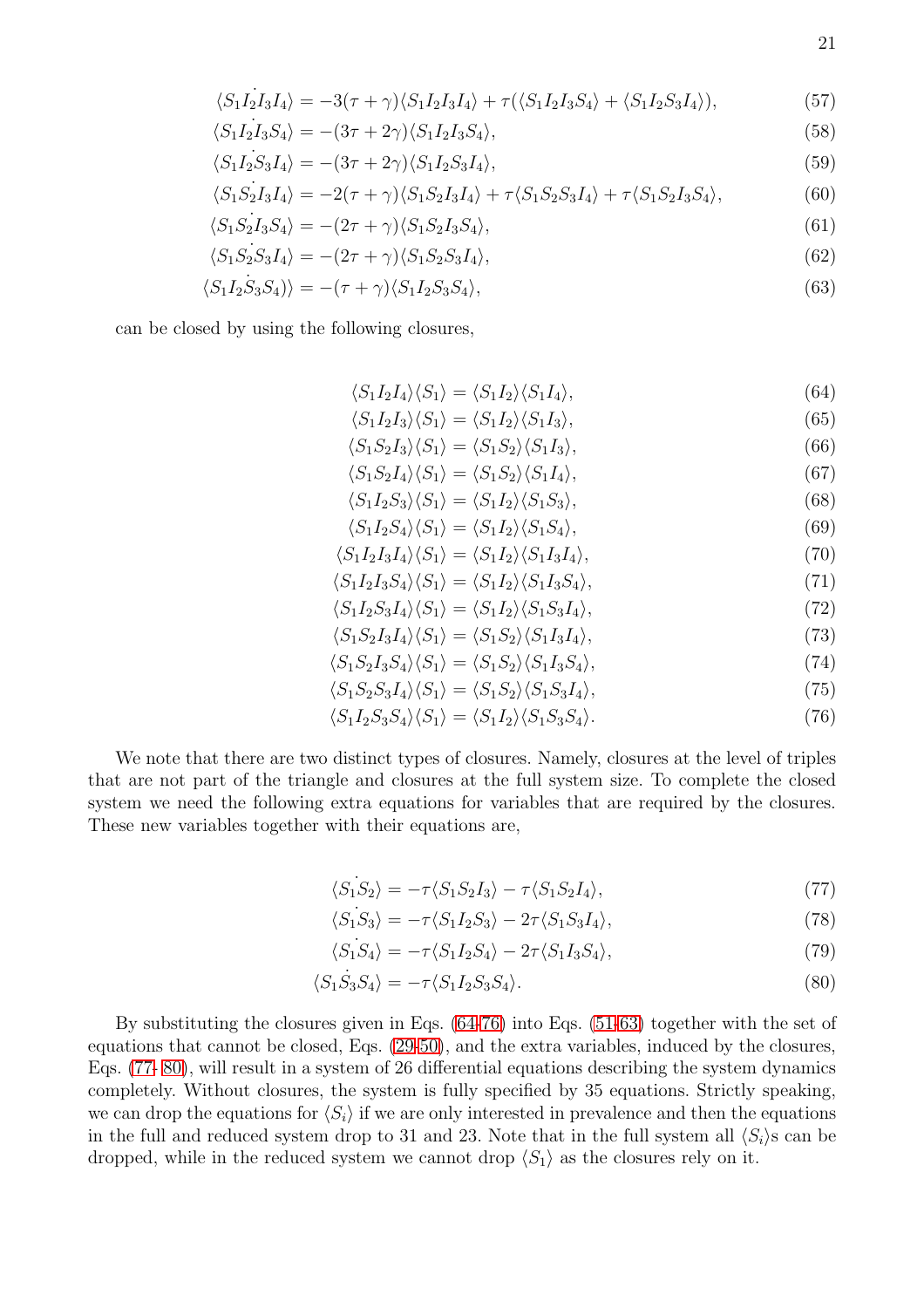## <span id="page-22-0"></span>8 Appendix: Equations for toast network

 $\overline{\phantom{a}}$ 

The evolution equations on the toast network labeled as in Fig. [1d](#page-5-0) are given by

$$
\langle I_1 \rangle = \tau \langle S_1 I_2 \rangle + \tau \langle S_1 I_3 \rangle + \tau \langle S_1 I_4 \rangle - \gamma \langle I_1 \rangle, \tag{81}
$$

$$
\langle S_1 \rangle = -\tau \langle S_1 I_2 \rangle - \tau \langle S_1 I_3 \rangle - \tau \langle S_1 I_4 \rangle, \tag{82}
$$

$$
\langle I_2 \rangle = \tau \langle I_1 S_2 \rangle + \tau \langle S_2 I_3 \rangle - \gamma \langle I_2 \rangle, \tag{83}
$$

$$
\langle \dot{S}_2 \rangle = -\tau \langle I_1 S_2 \rangle - \tau \langle S_2 I_3 \rangle, \tag{84}
$$

$$
\langle \dot{I}_3 \rangle = \tau \langle I_1 S_3 \rangle + \tau \langle S_3 I_4 \rangle + \tau \langle I_2 S_3 \rangle - \gamma \langle I_3 \rangle, \tag{85}
$$

$$
\langle \dot{S}_3 \rangle = -\tau \langle I_1 S_3 \rangle - \tau \langle S_3 I_4 \rangle - \tau \langle I_2 S_3 \rangle, \tag{86}
$$

$$
\langle I_4 \rangle = \tau \langle I_1 S_4 \rangle + \tau \langle I_3 S_4 \rangle - \gamma \langle I_4 \rangle, \tag{87}
$$

$$
\langle \dot{S}_4 \rangle = -\tau \langle I_1 S_4 \rangle - \tau \langle I_3 S_4 \rangle, \tag{88}
$$

$$
\langle I_1 S_2 \rangle = -(\tau + \gamma) \langle I_1 S_2 \rangle + \tau \langle S_1 S_2 I_3 \rangle + \tau \langle S_1 S_2 I_4 \rangle - \tau \langle I_1 S_2 I_3 \rangle, \tag{89}
$$

$$
\langle S_1 I_2 \rangle = -(\tau + \gamma) \langle S_1 I_2 \rangle + \tau \langle S_1 S_2 I_3 \rangle - \tau \langle S_1 I_2 I_3 \rangle - \tau \langle S_1 I_2 I_4 \rangle, \tag{90}
$$

$$
\langle I_1 S_3 \rangle = -(\tau + \gamma) \langle I_1 S_3 \rangle + \tau \langle S_1 I_2 S_3 \rangle + \tau \langle S_1 S_3 I_4 \rangle - \tau \langle I_1 S_3 I_4 \rangle - \tau \langle I_1 I_2 S_3 \rangle, \tag{91}
$$

$$
\langle S_1 I_3 \rangle = -(\tau + \gamma) \langle S_1 I_3 \rangle - \tau \langle S_1 I_2 I_3 \rangle - \tau \langle S_1 I_3 I_4 \rangle + \tau \langle S_1 S_3 I_4 \rangle + \tau \langle S_1 I_2 S_3 \rangle, \tag{92}
$$

$$
\langle I_1 S_4 \rangle = -(\tau + \gamma) \langle I_1 S_4 \rangle + \tau \langle S_1 I_2 S_4 \rangle + \tau \langle S_1 I_3 S_4 \rangle - \tau \langle I_1 I_3 S_4 \rangle, \tag{93}
$$

$$
\langle S_1 I_4 \rangle = -(\tau + \gamma) \langle S_1 I_4 \rangle - \tau \langle S_1 I_2 I_4 \rangle - \tau \langle S_1 I_3 I_4 \rangle + \tau \langle S_1 I_3 S_4 \rangle, \tag{94}
$$

$$
\langle S_3 I_4 \rangle = -(\tau + \gamma) \langle S_3 I_4 \rangle + \tau \langle I_1 S_3 S_4 \rangle - \tau \langle I_1 S_3 I_4 \rangle - \tau \langle I_2 S_3 I_4 \rangle, \tag{95}
$$

$$
\langle I_3S_4 \rangle = -(\tau + \gamma)\langle I_3S_4 \rangle + \tau \langle I_1S_3S_4 \rangle - \tau \langle I_1I_3S_4 \rangle + \tau \langle I_2S_3S_4 \rangle, \tag{96}
$$

$$
\langle S_2 I_3 \rangle = -(\tau + \gamma) \langle S_2 I_3 \rangle + \tau \langle I_1 S_2 S_3 \rangle - \tau \langle I_1 S_2 I_3 \rangle + \tau \langle S_2 S_3 I_4 \rangle, \tag{97}
$$

$$
\langle I_2S_3 \rangle = -(\tau + \gamma)\langle I_2S_3 \rangle + \tau \langle I_1S_2S_3 \rangle - \tau \langle I_1I_2S_3 \rangle - \tau \langle I_2S_3I_4 \rangle, \tag{98}
$$

$$
\langle S_1 \dot{I}_2 I_4 \rangle = -2(\tau + \gamma) \langle S_1 I_2 I_4 \rangle + \tau \langle S_1 I_2 I_3 S_4 \rangle - \tau \langle S_1 I_2 I_3 I_4 \rangle + \tau \langle S_1 S_2 I_3 I_4 \rangle, \tag{99}
$$
  

$$
\langle S_1 \dot{I}_2 I_3 \rangle = -2(\tau + \gamma) \langle S_1 I_2 I_3 \rangle + \tau \langle S_1 I_2 S_3 I_4 \rangle - \tau \langle S_1 I_2 I_3 I_4 \rangle + \tau \langle S_1 I_2 S_3 \rangle + \tau \langle S_1 S_2 I_3 \rangle, \tag{100}
$$

$$
\langle S_1 I_3 I_4 \rangle = -2(\tau + \gamma) \langle S_1 I_3 I_4 \rangle + \tau \langle S_1 S_3 I_4 \rangle + \tau \langle S_1 I_3 S_4 \rangle - \tau \langle S_1 I_2 I_3 I_4 \rangle + \tau \langle S_1 I_2 S_3 I_4 \rangle, \tag{101}
$$

$$
\langle S_1 \dot{S}_2 I_3 \rangle = -(2\tau + \gamma) \langle S_1 S_2 I_3 \rangle + \tau \langle S_1 S_2 S_3 I_4 \rangle - \tau \langle S_1 S_2 I_3 I_4 \rangle, \tag{102}
$$

$$
\langle S_1 \dot{S}_2 I_4 \rangle = -(\tau + \gamma) \langle S_1 S_2 I_4 \rangle + \tau \langle S_1 S_2 I_3 S_4 \rangle - 2\tau \langle S_1 S_2 I_3 I_4 \rangle, \tag{103}
$$

$$
\langle S_1 \dot{I}_2 S_3 \rangle = - (2\tau + \gamma) \langle S_1 I_2 S_3 \rangle - 2\tau \langle S_1 I_2 S_3 I_4 \rangle, \tag{104}
$$

$$
\langle S_1 \dot{S}_3 I_4 \rangle = -(2\tau + \gamma) \langle S_1 S_3 I_4 \rangle - 2\tau \langle S_1 I_2 S_3 I_4 \rangle, \tag{105}
$$

$$
\langle I_1 S_3 I_4 \rangle = -2(\tau + \gamma) \langle I_1 S_3 I_4 \rangle + \tau \langle S_1 I_2 S_3 I_4 \rangle + \tau \langle S_1 S_3 I_4 \rangle + \tau \langle I_1 S_3 S_4 \rangle - \tau \langle I_1 I_2 S_3 I_4 \rangle, \tag{106}
$$

$$
\langle S_1 \dot{I}_2 S_4 \rangle = -(\tau + \gamma) \langle S_1 I_2 S_4 \rangle - 2\tau \langle S_1 I_2 I_3 S_4 \rangle + \tau \langle S_1 S_2 I_3 S_4 \rangle, \tag{107}
$$
  

$$
\langle S_1 \dot{I}_2 S_4 \rangle = -(2\tau + \gamma) \langle S_1 I_2 S_4 \rangle - \tau \langle S_1 I_2 I_3 S_4 \rangle + \tau \langle S_1 I_2 S_2 S_4 \rangle \tag{108}
$$

$$
\langle S_1 I_3 S_4 \rangle = - (2\tau + \gamma) \langle S_1 I_3 S_4 \rangle - \tau \langle S_1 I_2 I_3 S_4 \rangle + \tau \langle S_1 I_2 S_3 S_4 \rangle, \tag{108}
$$

$$
\langle I_1 \dot{I}_3 S_4 \rangle = -2(\tau + \gamma) \langle I_1 I_3 S_4 \rangle + \tau \langle S_1 I_3 S_4 \rangle + \tau \langle I_1 S_3 S_4 \rangle + \tau \langle S_1 I_2 I_3 S_4 \rangle + \tau \langle I_1 I_2 S_3 S_4 \rangle, (109)
$$
  

$$
\langle I_1 \dot{S}_3 S_4 \rangle = -(2\tau + \gamma) \langle I_1 S_3 S_4 \rangle + \tau \langle S_1 I_2 S_3 S_4 \rangle - \tau \langle I_1 I_2 S_3 S_4 \rangle
$$
 (110)

$$
\langle I_1 \dot{S}_2 I_3 \rangle = -2(\tau + \gamma) \langle I_1 S_2 I_3 \rangle + \tau \langle S_1 S_2 I_3 I_4 \rangle + \tau \langle I_1 S_2 S_3 I_4 \rangle + \tau \langle S_1 S_2 I_3 \rangle + \tau \langle I_1 S_2 S_3 \rangle, \tag{111}
$$

$$
\langle I_1 \dot{I}_2 S_3 \rangle = -2(\tau + \gamma) \langle I_1 I_2 S_3 \rangle + \tau \langle S_1 I_2 S_3 I_4 \rangle + \tau \langle I_1 I_2 S_3 I_4 \rangle + \tau \langle S_1 I_2 S_3 \rangle + \tau \langle I_1 S_2 S_3 \rangle, \tag{112}
$$

$$
\langle I_2 \dot{S}_3 I_4 \rangle = -2(\tau + \gamma) \langle I_2 S_3 I_4 \rangle + \tau \langle I_1 S_2 S_3 I_4 \rangle + \tau \langle I_1 I_2 S_3 S_4 \rangle - \tau \langle I_1 I_2 S_3 I_4 \rangle, \tag{113}
$$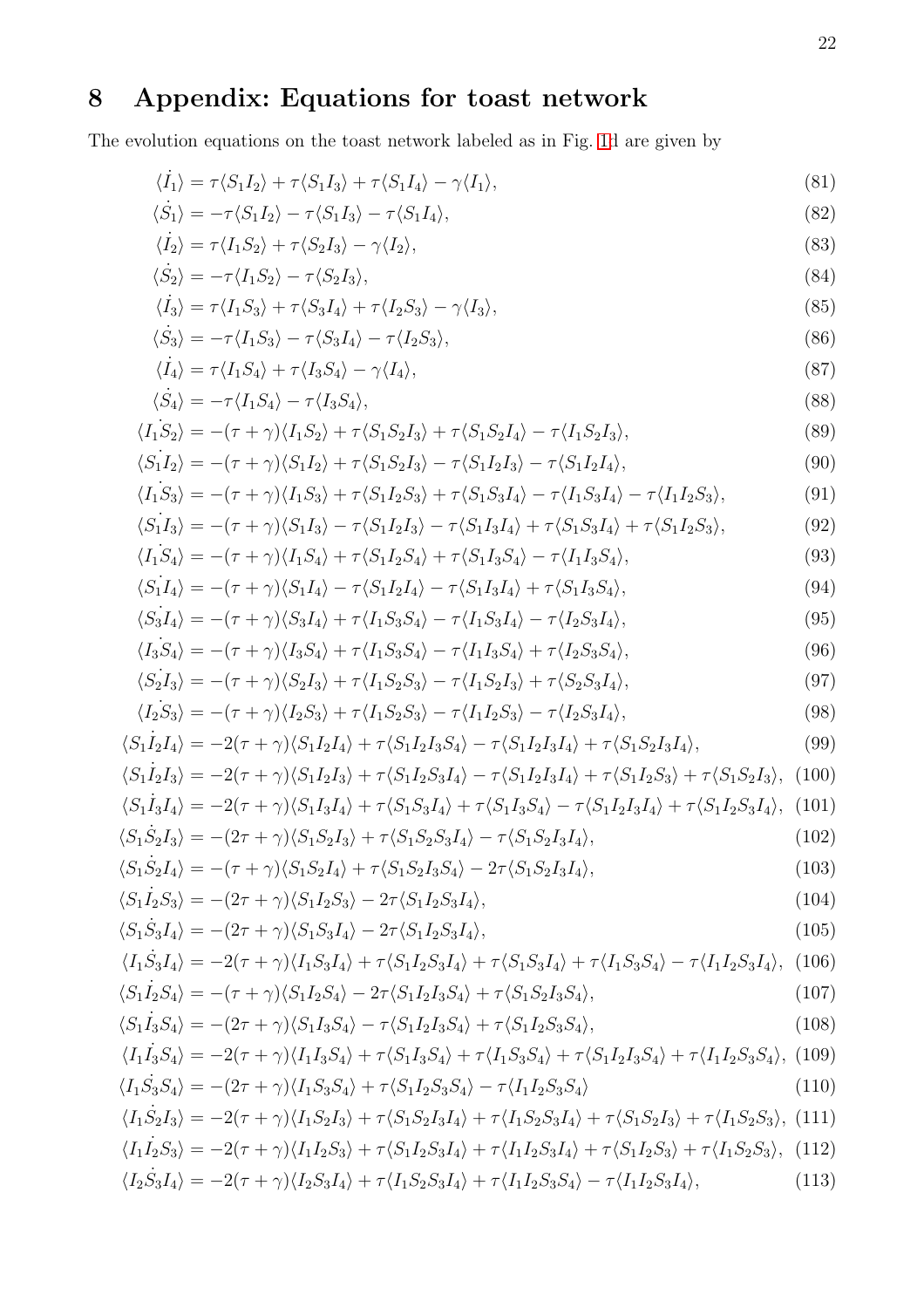$$
\langle I_2 S_3 S_4 \rangle = -(\tau + \gamma) \langle I_2 S_3 S_4 \rangle + \tau \langle I_1 S_2 S_3 S_4 \rangle - 2\tau \langle I_1 I_2 S_3 S_4 \rangle, \tag{114}
$$

$$
\langle S_2 \dot{S}_3 I_4 \rangle = -(\tau + \gamma) \langle S_2 S_3 I_4 \rangle + \tau \langle I_1 S_2 S_3 S_4 \rangle - 2\tau \langle I_1 S_2 S_3 I_4 \rangle, \tag{115}
$$

$$
\langle I_1 \dot{S}_2 S_3 \rangle = -(2\tau + \gamma) \langle I_1 S_2 S_3 \rangle + \tau \langle S_1 S_2 S_3 I_4 \rangle - \tau \langle I_1 S_2 S_3 I_4 \rangle, \tag{116}
$$

$$
\langle S_1 I_2 I_3 I_4 \rangle = -3(\tau + \gamma) \langle S_1 I_2 I_3 I_4 \rangle + \tau (\langle S_1 I_2 I_3 S_4 \rangle + 2 \langle S_1 I_2 S_3 I_4 \rangle + \langle S_1 S_2 I_3 I_4 \rangle), \tag{117}
$$

$$
\langle S_1 I_2 I_3 S_4 \rangle = - (3\tau + 2\gamma) \langle S_1 I_2 I_3 S_4 \rangle + \tau (\langle S_1 S_2 I_3 S_4 \rangle + \langle S_1 I_2 S_3 S_4 \rangle), \tag{118}
$$

$$
\langle S_1 I_2 S_3 I_4 \rangle = - (4\tau + 2\gamma) \langle S_1 I_2 S_3 I_4 \rangle,\tag{119}
$$

$$
\langle S_1 S_2 I_3 I_4 \rangle = - (3\tau + 2\gamma) \langle S_1 S_2 I_3 I_4 \rangle + \tau \langle S_1 S_2 S_3 I_4 \rangle + \tau \langle S_1 S_2 I_3 S_4 \rangle, \tag{120}
$$

$$
\langle S_1 S_2 I_3 S_4 \rangle = - (3\tau + \gamma) \langle S_1 S_2 I_3 S_4 \rangle, \tag{121}
$$

$$
\langle S_1 S_2 S_3 I_4 \rangle = - (2\tau + \gamma) \langle S_1 S_2 S_3 I_4 \rangle, \tag{122}
$$

$$
\langle S_1 I_2 S_3 S_4 \rangle = - (2\tau + \gamma) \langle S_1 I_2 S_3 S_4 \rangle, \tag{123}
$$

$$
\langle I_1 S_2 S_3 S_4 \rangle = - (3\tau + \gamma) \langle I_1 S_2 S_3 S_4 \rangle, \tag{124}
$$

$$
\langle I_1 S_2 S_3 I_4 \rangle = - (3\tau + 2\gamma) \langle I_1 S_2 S_3 I_4 \rangle + \tau \langle I_1 S_2 S_3 S_4 \rangle + \tau \langle S_1 S_2 S_3 I_4 \rangle, \tag{125}
$$

$$
\langle I_1 I_2 S_3 S_4 \rangle = - (3\tau + 2\gamma) \langle I_1 I_2 S_3 S_4 \rangle + \tau \langle I_1 S_2 S_3 S_4 \rangle + \tau \langle S_1 I_2 S_3 S_4 \rangle, \tag{126}
$$

$$
\langle I_1 I_2 S_3 I_4 \rangle = -3(\tau + \gamma) \langle I_1 I_2 S_3 I_4 \rangle + \tau \langle I_1 S_2 S_3 I_4 \rangle + \tau \langle I_1 I_2 S_3 S_4 \rangle + 2\tau \langle S_1 I_2 S_3 I_4 \rangle. \tag{127}
$$

## <span id="page-23-0"></span>9 Appendix: Equations for the star-triangle network

In this section we write down the system of differential equations that are an exact representation of the SIR epidemic on the star triangle-network, see Fig. [1g](#page-5-0). The relevant equations are:

$$
\langle \dot{S}_1 \rangle = -\tau \sum_{j=1}^{M} \sum_{k=1}^{2} \langle S_1 I_{j_k} \rangle, \tag{128}
$$

$$
\langle \dot{I}_1 \rangle = +\tau \sum_{j=1}^{M} \sum_{k=1}^{2} \langle S_1 I_{j_k} \rangle - \gamma \langle I_1 \rangle, \tag{129}
$$

$$
\langle \dot{S}_{i_1} \rangle = -\tau \langle I_1 S_{i_1} \rangle - \tau \langle S_{i_1} I_{i_2} \rangle, \tag{130}
$$

$$
\langle I_{i_1} \rangle = \tau \langle I_1 S_{i_1} \rangle + \tau \langle S_{i_1} I_{i_2} \rangle - \gamma \langle I_{i_1} \rangle, \tag{131}
$$

<span id="page-23-1"></span>
$$
\langle \dot{S}_{i_2} \rangle = -\tau \langle I_1 S_{i_2} \rangle - \tau \langle I_{i_1} S_{i_2} \rangle, \tag{132}
$$

$$
\langle I_{i_2} \rangle = \tau \langle I_1 S_{i_2} \rangle + \tau \langle I_{i_1} S_{i_2} \rangle - \gamma \langle I_{i_2} \rangle, \tag{133}
$$

$$
\langle S_{i_1} I_{i_2} \rangle = -(\tau + \gamma) \langle S_{i_1} I_{i_2} \rangle + \tau \langle I_1 S_{i_1} S_{i_2} \rangle - \tau \langle I_1 S_{i_1} I_{i_2} \rangle, \tag{134}
$$

$$
\langle I_{i_1} S_{i_2} \rangle = -(\tau + \gamma) \langle I_{i_1} S_{i_2} \rangle + \tau \langle I_1 S_{i_1} S_{i_2} \rangle - \tau \langle I_1 I_{i_1} S_{i_2} \rangle, \tag{135}
$$

$$
\langle I_1 S_{i_1} \rangle = -(\tau + \gamma) \langle I_1 S_{i_1} \rangle + \tau \langle S_1 S_{i_1} I_{i_2} \rangle - \tau \langle I_1 S_{i_1} I_{i_2} \rangle + \tau \sum_{j=1, j \neq i}^{M} \sum_{k=1}^{2} \frac{\langle S_1 S_{i_1} \rangle \langle S_1 I_{j_k} \rangle}{\langle S_1 \rangle}, \quad (136)
$$

$$
\langle I_1 S_{i_2} \rangle = -(\tau + \gamma) \langle I_1 S_{i_2} \rangle + \tau \langle S_1 I_{i_1} S_{i_2} \rangle - \tau \langle I_1 I_{i_1} S_{i_2} \rangle + \tau \sum_{j=1, j \neq i}^{M} \sum_{k=1}^{2} \frac{\langle S_1 S_{i_2} \rangle \langle S_1 I_{j_k} \rangle}{\langle S_1 \rangle}, \quad (137)
$$

$$
\langle S_1 \dot{I}_{i_1} \rangle = -(\tau + \gamma) \langle S_1 I_{i_1} \rangle - \tau \langle S_1 I_{i_1} I_{i_2} \rangle + \tau \langle S_1 S_{i_1} I_{i_2} \rangle - \tau \sum_{j=1, j \neq i}^{M} \sum_{k=1}^{2} \frac{\langle S_1 I_{i_1} \rangle \langle S_1 I_{j_k} \rangle}{\langle S_1 \rangle}, \quad (138)
$$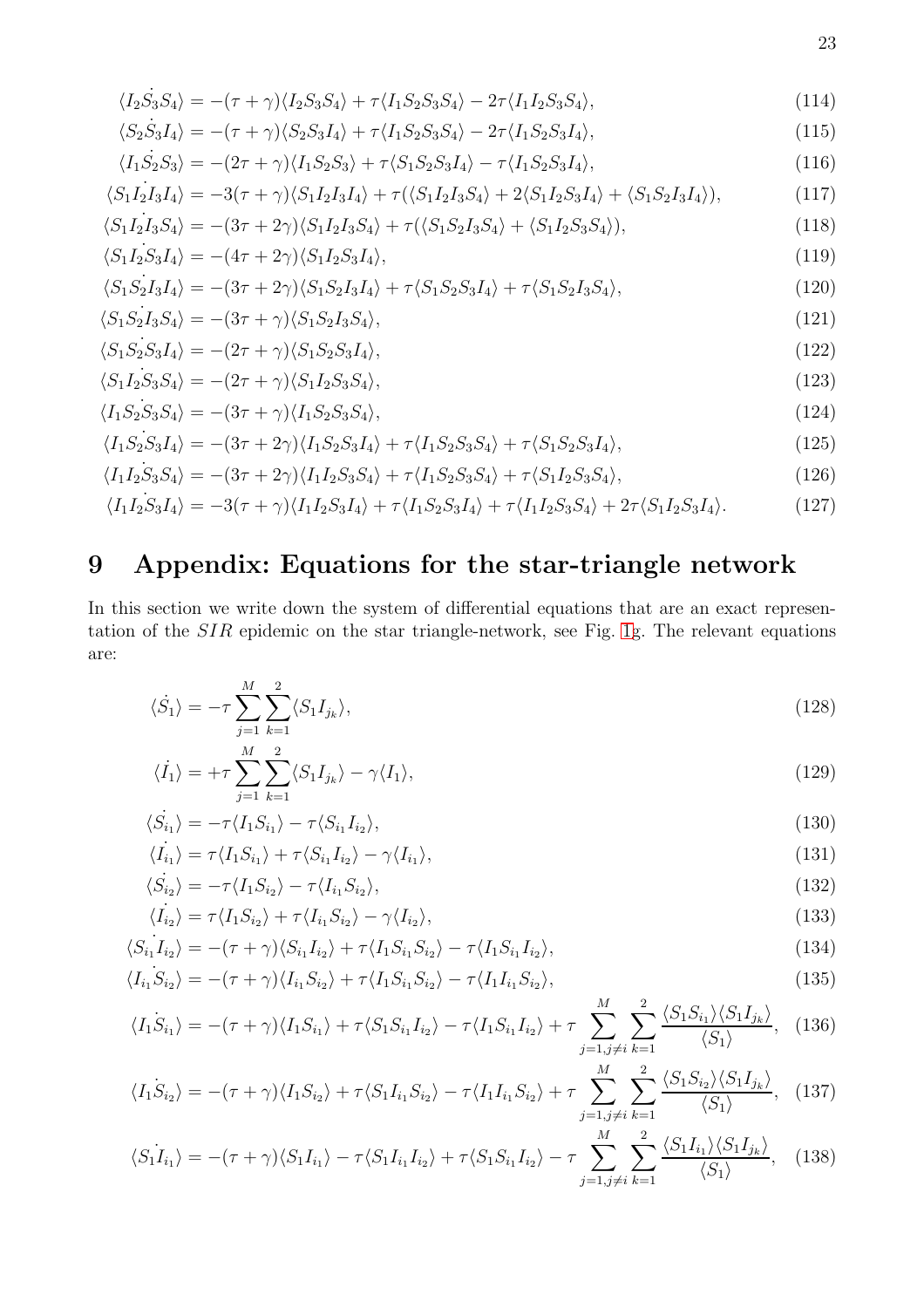$$
\langle S_1 I_{i_2} \rangle = -(\tau + \gamma) \langle S_1 I_{i_2} \rangle - \tau \langle S_1 I_{i_1} I_{i_2} \rangle + \tau \langle S_1 I_{i_1} S_{i_2} \rangle - \tau \sum_{j=1, j \neq i}^{M} \sum_{k=1}^{2} \frac{\langle S_1 I_{i_2} \rangle \langle S_1 I_{j_k} \rangle}{\langle S_1 \rangle}, \quad (139)
$$

$$
\langle S_1 S_{i_1} \rangle = -\tau \langle S_1 S_{i_1} I_{i_2} \rangle - \tau \sum_{j=1, j \neq i}^{M} \sum_{k=1}^{2} \frac{\langle S_1 S_{i_1} \rangle \langle S_1 I_{j_k} \rangle}{\langle S_1 \rangle},\tag{140}
$$

$$
\langle S_1 S_{i_2} \rangle = -\tau \langle S_1 I_{i_1} S_{i_2} \rangle - \tau \sum_{j=1, j \neq i}^{M} \sum_{k=1}^{2} \frac{\langle S_1 S_{i_2} \rangle \langle S_1 I_{j_k} \rangle}{\langle S_1 \rangle}, \tag{141}
$$

$$
\langle I_1 S_{i_1} S_{i_2} \rangle = -(2\tau + \gamma) \langle I_1 S_{i_1} S_{i_2} \rangle + \tau \sum_{j=1, j \neq i}^{M} \sum_{k=1}^{2} \frac{\langle S_1 S_{i_1} S_{i_2} \rangle \langle S_1 I_{j_k} \rangle}{\langle S_1 \rangle},\tag{142}
$$

$$
\langle I_1 S_{i_1} I_{i_2} \rangle = -2(\tau + \gamma) \langle I_1 S_{i_1} I_{i_2} \rangle + \tau \sum_{j=1, j \neq i}^{M} \sum_{k=1}^{2} \frac{\langle S_1 S_{i_1} I_{i_2} \rangle \langle S_1 I_{j_k} \rangle}{\langle S_1 \rangle} + \tau \langle I_1 S_{i_1} S_{i_2} \rangle + \tau \langle S_1 S_{i_1} I_{i_2} \rangle, \tag{143}
$$

$$
\langle I_1 I_{i_1} S_{i_2} \rangle = -2(\tau + \gamma) \langle I_1 I_{i_1} S_{i_2} \rangle + \tau \sum_{j=1, j \neq i}^{M} \sum_{k=1}^{2} \frac{\langle S_1 I_{i_1} S_{i_2} \rangle \langle S_1 I_{j_k} \rangle}{\langle S_1 \rangle} + \tau \langle I_1 S_{i_1} S_{i_2} \rangle + \tau \langle S_1 I_{i_1} S_{i_2} \rangle, \tag{144}
$$

$$
\langle S_1 S_{i_1} I_{i_2} \rangle = -(2\tau + \gamma) \langle S_1 S_{i_1} I_{i_2} \rangle - \tau \sum_{j=1, j \neq i}^{M} \sum_{k=1}^2 \frac{\langle S_1 S_{i_1} I_{i_2} \rangle \langle S_1 I_{j_k} \rangle}{\langle S_1 \rangle},
$$
(145)

$$
\langle S_1 I_{i_1} S_{i_2} \rangle = -(2\tau + \gamma) \langle S_1 I_{i_1} S_{i_2} \rangle - \tau \sum_{j=1, j \neq i}^{M} \sum_{k=1}^{2} \frac{\langle S_1 I_{i_1} S_{i_2} \rangle \langle S_1 I_{j_k} \rangle}{\langle S_1 \rangle},
$$
(146)

$$
\langle S_1 \dot{I}_{i_1} I_{i_2} \rangle = -2(\tau + \gamma) \langle S_1 I_{i_1} I_{i_2} \rangle + \tau \langle S_1 S_{i_1} I_{i_2} \rangle + \tau \langle S_1 I_{i_1} S_{i_2} \rangle
$$

$$
- \tau \sum_{j=1, j \neq i}^{M} \sum_{k=1}^{2} \frac{\langle S_1 I_{i_1} I_{i_2} \rangle \langle S_1 I_{j_k} \rangle}{\langle S_1 \rangle}, \tag{147}
$$

$$
\langle S_1 S_{i_1} S_{i_2} \rangle = -\tau \sum_{j=1, j \neq i}^{M} \sum_{k=1}^{2} \frac{\langle S_1 S_{i_1} S_{i_2} \rangle \langle S_1 I_{j_k} \rangle}{\langle S_1 \rangle}, \tag{148}
$$

where, in Eqs.  $(136 - 148)$  $(136 - 148)$  we have used the following closures:

<span id="page-24-0"></span>
$$
\langle S_1 S_{i_1} S_{i_2} I_{k_j} \rangle \langle S_1 \rangle = \langle S_1 S_{i_1} S_{i_2} \rangle \langle S_1 I_{k_j} \rangle,
$$
  

$$
\langle S_1 S_{i_1} I_{k_j} \rangle \langle S_1 \rangle = \langle S_1 S_{i_1} \rangle \langle S_1 I_{k_j} \rangle,
$$
  

$$
\langle S_1 S_{i_2} I_{k_j} \rangle \langle S_1 \rangle = \langle S_1 S_{i_2} \rangle \langle S_1 I_{k_j} \rangle,
$$
  

$$
\langle S_1 S_{i_1} I_{i_2} I_{k_j} \rangle \langle S_1 \rangle = \langle S_1 S_{i_1} I_{i_2} \rangle \langle S_1 I_{k_j} \rangle,
$$

and

$$
\langle S_1 I_{i_1} S_{i_2} I_{k_j} \rangle \langle S_1 \rangle = \langle S_1 I_{i_1} S_{i_2} \rangle \langle S_1 I_{k_j} \rangle,
$$

for  $i, k = 1, 2, ..., M, i \neq k$ , and  $j = 1, 2$ . These closures are of two main type, namely:

1. closure of a triple which is not a triangle  $(i\neq j)$ :

$$
\langle X_{i_l} S_1 Y_{j_k} \rangle \langle S_1 \rangle = \langle X_{i_l} S_1 \rangle \langle S_1 Y_{j_k} \rangle \tag{149}
$$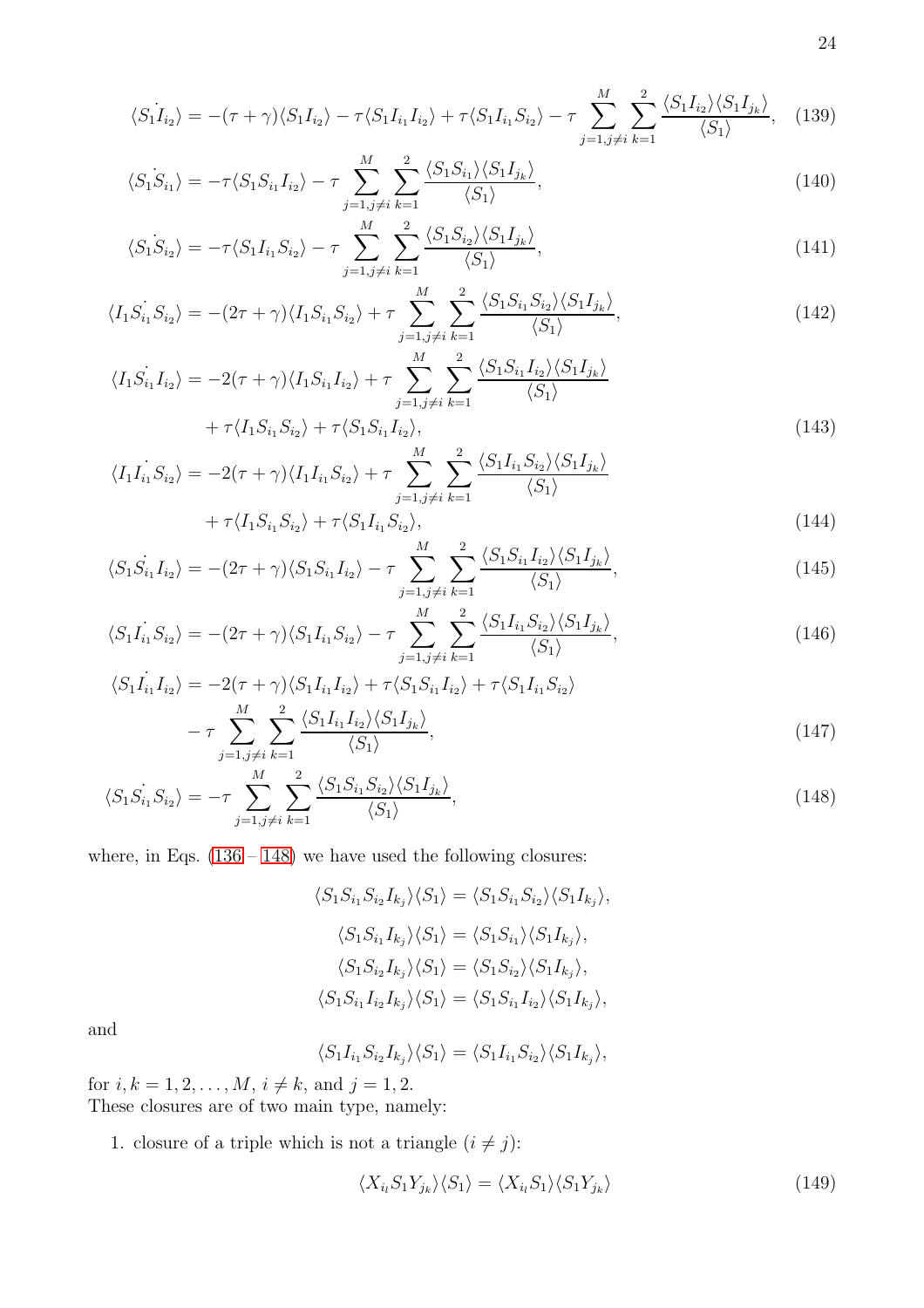where  $l, k = 1, 2, i, j = 1, ..., M$  and  $X, Y$  are either S or I in some particular combination.

2. closure of a quadruple containing a triangle:

$$
\langle X_{i_1} Y_{i_2} S_1 Z_{j_k} \rangle \langle S_1 \rangle = \langle X_{i_1} Y_{i_2} S_1 \rangle \langle S_1 Z_{j_k} \rangle \tag{150}
$$

where  $k = 1, 2, i, j = 1, ..., M$  and X, Y, Z are either S or I in some particular combination.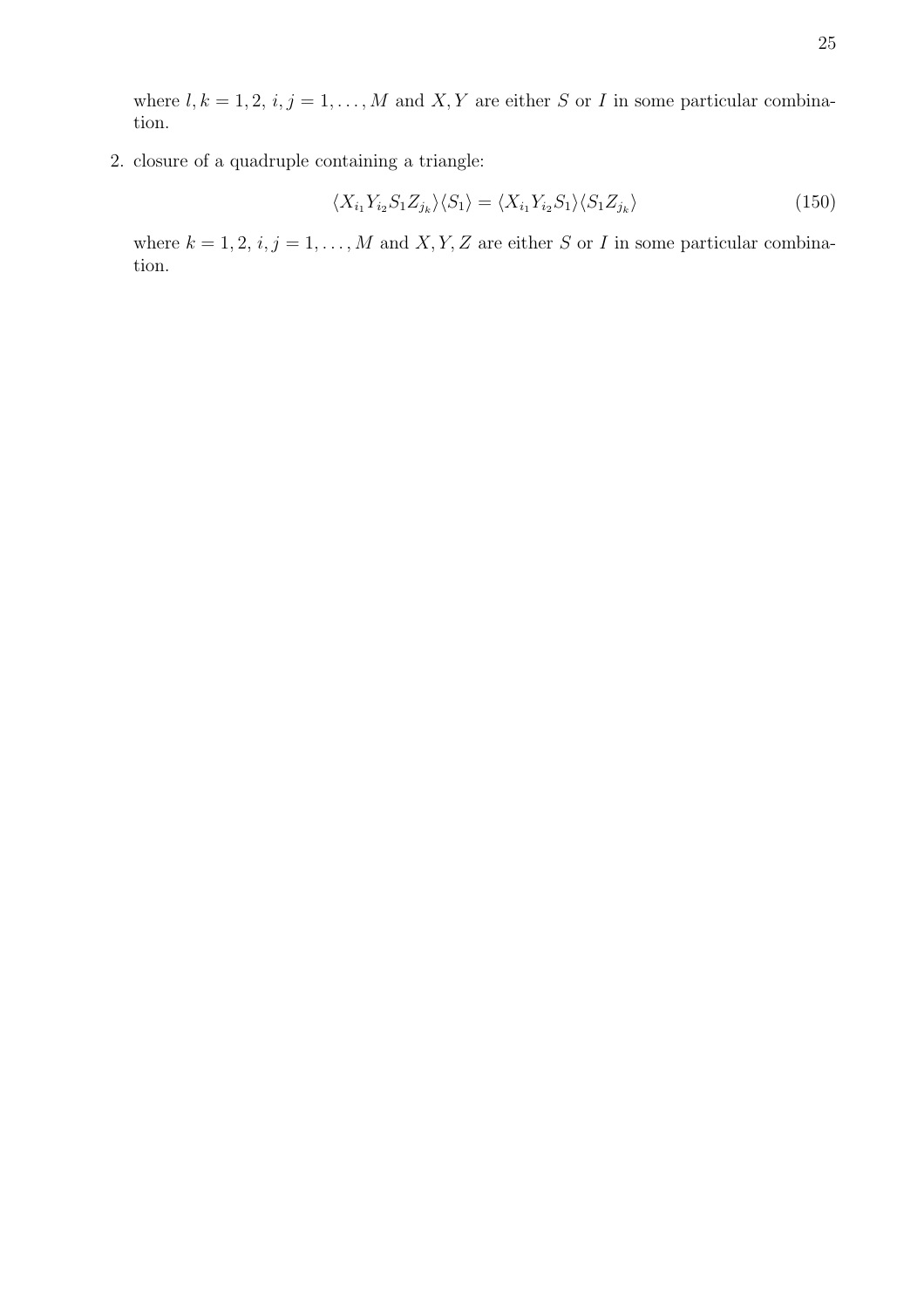## <span id="page-26-11"></span>References

- <span id="page-26-1"></span>[1] F. Ball, D. Sirl & P. Trapman (2010) Analysis of a stochastic SIR epidemic on a random network incorporating household structure. Math. Biosci. 224 5373.
- [2] L. Danon, A. P. Ford, T. House, C. P. Jewell, M. J. Keeling, G. O. Roberts, J. V. Ross & M. C. Vernon (20122) "Networks and the Epidemiology of Infectious Disease". Interdisciplinary Perspectives on Infectious Diseases 284909 special issue"Network Perspectives on Infectious Disease Dynamics".
- <span id="page-26-14"></span><span id="page-26-12"></span>[3] R. Diestel. Graph theory. Springer-Verlag, Heidelberg, New York, 2005.
- <span id="page-26-8"></span>[4] J.P. Gleeson (2009) Bond percolation on a class of clustered random networks. Phys. Rev. E. 80 036107.
- <span id="page-26-2"></span>[5] D.M. Green & I.Z. Kiss (2010) Large-scale properties of clustered networks: Implications for disease dynamics. Journal of Biological Dynamics 4 431-445.
- <span id="page-26-3"></span>[6] T. House & M.J. Keeling (2011) Insights from unifying modern approximations to infections on networks. J. Roy. Soc. Interface 8 67-73.
- <span id="page-26-17"></span>[7] B. Karrer & M.E.J. Newman (2010) Message passing approach for general epidemic models. Phys. Rev. E. 82 016101.
- <span id="page-26-9"></span>[8] I.Z. Kiss & D.M. Green (2008) Comment on "Properties of highly clustered network". Phys. Rev. E 78 048101.
- <span id="page-26-13"></span>[9] M.E.J. Newman (2003) Properties of highly clustered networks. Phys. Rev. E 68 026121.
- <span id="page-26-6"></span>[10] M.E.J. Newman (2009) Random graphs with clustering. Phys. Rev. Lett. 103 058701.
- <span id="page-26-7"></span>[11] K.J. Sharkey (2008) Deterministic epidemiological models at the individual level. J. Math. Biol. 57 311-331.
- [12] K.J. Sharkey (2011) Deterministic epidemic models on contact networks: Correlations and unbiological terms. Theor. Popul. Biol. 79 115-129.
- <span id="page-26-0"></span>[13] K.J. Sharkey, I.Z. Kiss, R.R. Wilkinson & P.L. Simon (2012) Exact equations for SIR epidemics on unclustered networks. Submitted to Advances in Applied Probability, [http://arxiv.org/abs/1212.2172.](http://arxiv.org/abs/1212.2172)
- <span id="page-26-15"></span><span id="page-26-5"></span>[14] R. Sedgewick. Algorithms in C: graph algorithms. Addison-Wesley, 2002.
- [15] P.L. Simon, M. Taylor & I.Z. Kiss (2011) Exact epidemic models on graphs using graphautomorphism driven lumping. J. Math. Biol. 62 479-508.
- <span id="page-26-16"></span><span id="page-26-4"></span>[16] P. Trapman (2007) On analytical approaches to epidemics on networks. Theor. Popul. Biol. 71 160-173.
- [17] T.J. Taylor & I.Z. Kiss (2013) Interdependency and hierarchy of exact and approximate epidemic models on networks. Published online in J. Math. Biol. DOI 10.1007/s00285-013- 0699-x.
- <span id="page-26-10"></span>[18] E.M. Volz (2004) Random networks with tunable degree distribution and clustering Phys. Rev. E 70 056115.